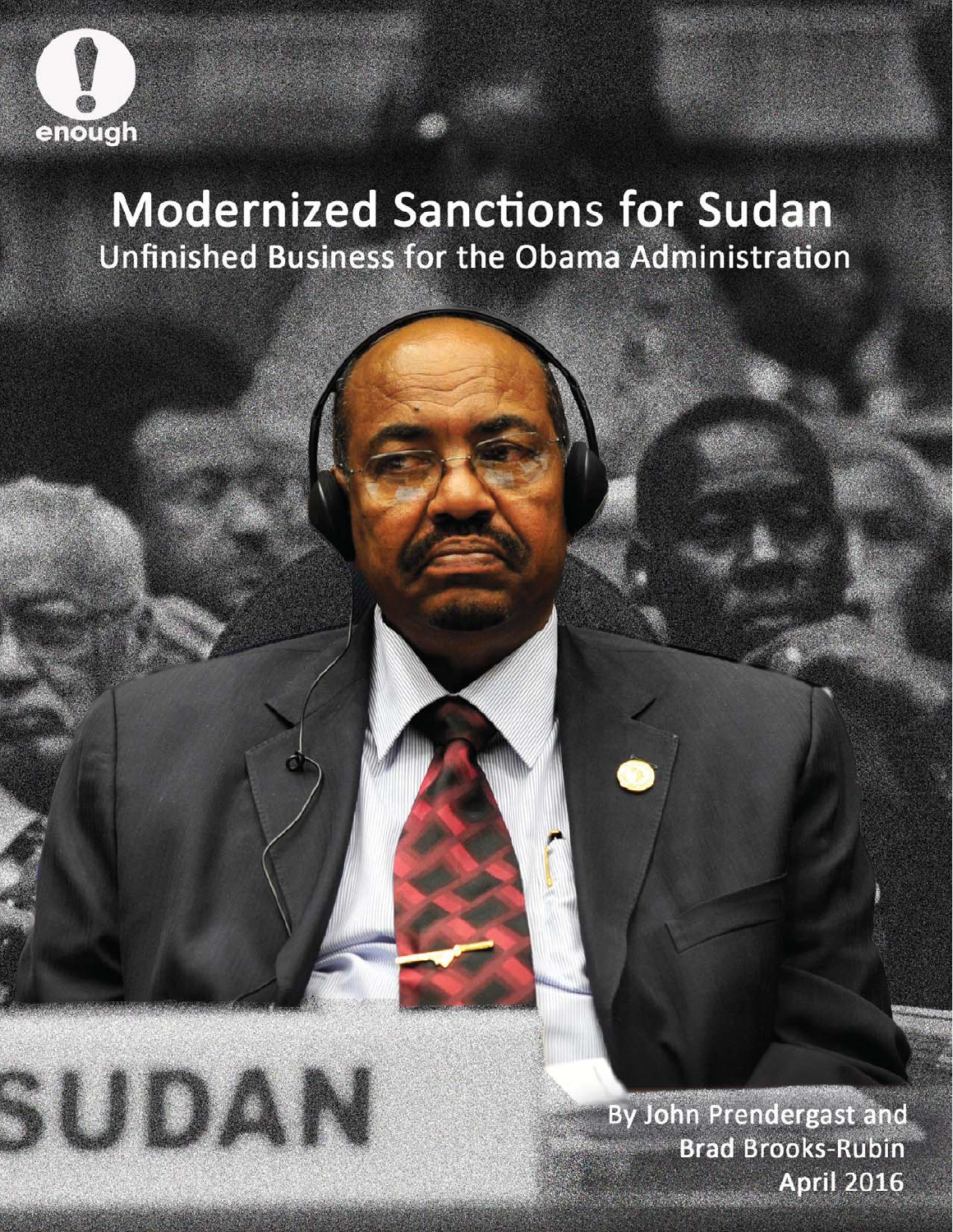

Cover image: Omar al-Bashir, the president of Sudan listens to a speech in Addis Ababa, Ethiopia, 2009. Photo: US Navy / Jesse B. Awalt

## Modernized Sanctions for Sudan Unfinished Business for the Obama Administration

By John Prendergast and Brad Brooks-Rubin April 2016

This paper received substantial contributions from Enough Editor-Researcher Jacinth Planer. Annex 2 was written by Enough Sudans Policy Analyst John Hursh, who also provided important additional input.

#### Executive Summary

Peace efforts in Sudan have failed in the past, in large part because of insufficient international leverage over the Sudanese government, but now the Obama administration has an unprecedented opportunity in its final months in office to make a policy investment that could pay big dividends. The Obama administration can further build on new, emerging leverage with the Khartoum regime in support of an inclusive peace deal in Sudan leading to a transition to democracy. Sudan has become increasingly financially isolated during the last year, resulting largely from new types of sanctions measures and tightened enforcement measures that were principally focused on Iran. Sudan has been impacted because foreign banks moved to reduce their exposure to risky accounts and institutions in the wake of large fines paid for sanctions violations involving Iran and Sudan, as well as to protect against broader sanctions and money laundering risks. The spillover effect on the commercial activities, investments, and finances of leading military, security, and civilian officials associated with the Khartoum government has caused sanctions relief to replace debt relief as the regime's primary preoccupation.

#### 1 The Enough Project • enoughproject.org Modernized Sanctions for Sudan: Unfinished Business for the Obama Administration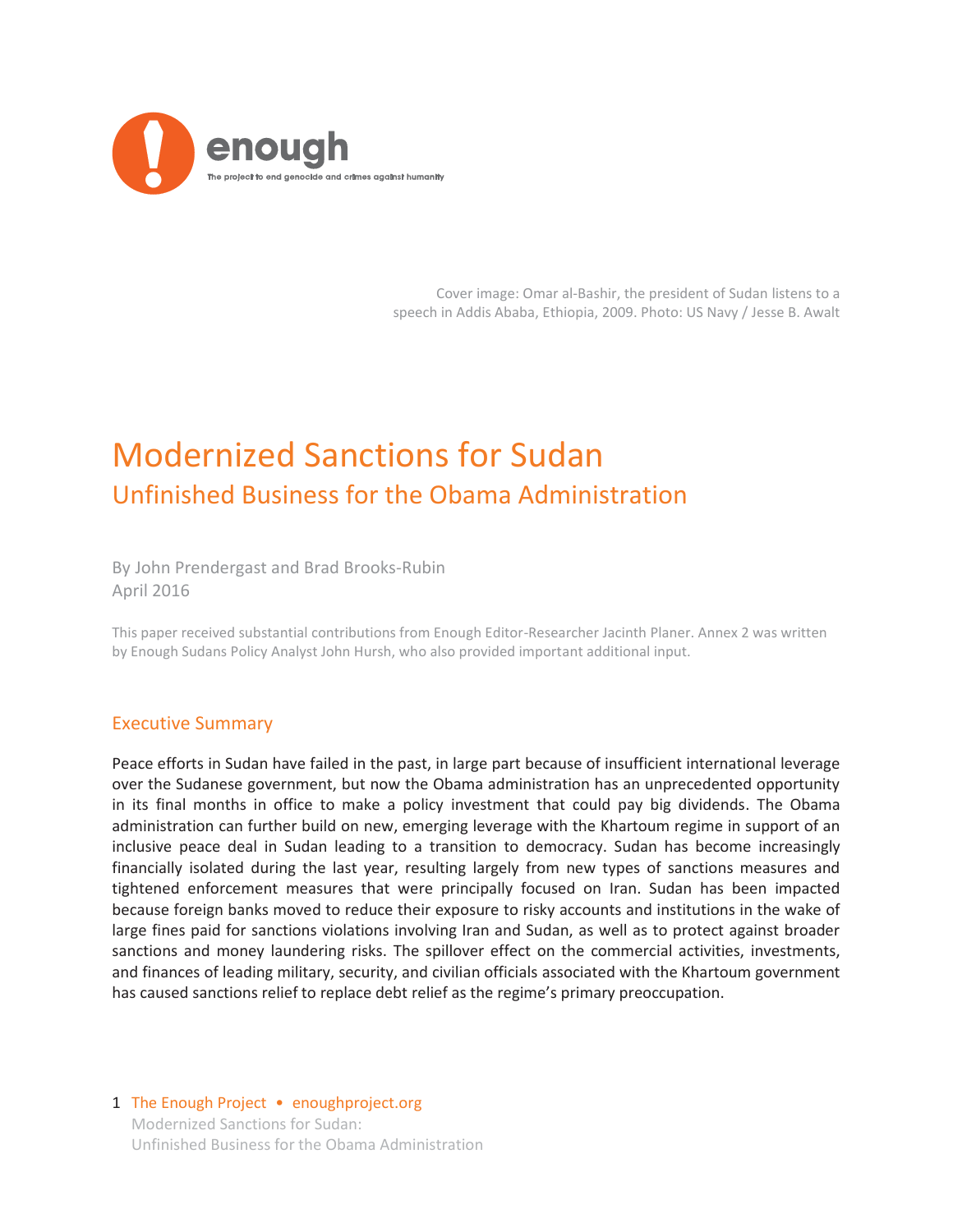To maximize this newfound leverage with the Sudanese regime, the Obama administration should adopt a strategy based in part on an approach that was effective over time in bringing Iran to the negotiating table. While the economic and political contexts of Iran and Sudan are quite different,<sup>1</sup> as are the underlying U.S. national security and foreign policy interests and exigencies, the fact is that both governments have become severely compromised due to isolation from the global financial system, largely as a result of banks de-risking in the wake of tighter global enforcement of sanctions. This financial isolation has created leverage with the government of Sudan—leverage that so far is not being utilized in a broader peace strategy—and opened a new opportunity to press for concessions on issues that have seemed intractable for decades. Iran, like Sudan, had been the target of comprehensive U.S. sanctions for more than two decades, but it took a series of innovative, intensified, and targeted measures, principally from 2009 to 2013, to finally turn off Tehran's lifelines and push the Iranians to engage in serious negotiations. At the same time, Washington used a range of approaches to ease the burden of some of these pressures on the Iranian people. What followed was an intense, serious, and engaged multilateral diplomatic process that led to the signing of a landmark agreement on Iran's nuclear program.<sup>2</sup> Today, Sudan more closely resembles the belligerent and uncooperative Iran of 2007 to 2010: deserving of and susceptible to modernized sanctions that can finally support an end to the Khartoum regime's violent kleptocratic behavior.

U.S. leaders should adopt elements of the playbook used with Iran and other recent crises that are appropriate to the Sudanese political and economic context. Leaders should begin by immediately ratcheting up financial pressure and tightening sanctions enforcement on Sudan, deploying more focused, enhanced, and modernized sanctions that more sharply target the military and financial assets of those most responsible for continuing conflict, atrocities, and mass corruption in Sudan.<sup>3</sup> At the same time, the Obama administration should quickly provide needed guidance to minimize the unintended consequences of the existing sanctions measures that have harmed the medical, humanitarian, peopleto-people, and academic sectors in Sudan.

The United States should deploy this combination of tightened and eased sanctions measures to bring the Sudanese regime to a more inclusive, single, unified peace process that aims for a negotiated political transition in Sudan. The U.S. role would be to provide the leverage to catalyze such a unified peace process that leads to a truly inclusive peace deal in Sudan, the verified implementation of which would trigger the eventual removal of sanctions and bring debt relief and normalized relations with the United States.

Previous roadmap approaches to ending atrocities and pursuing peace in Sudan featuring incremental *quid pro quo* exchanges have failed, in part because of a lack of more effective pressures and meaningful incentives. Stove-piped, non-inclusive peace processes separating the parties and conflicts in Darfur, the Two Areas of South Kordofan and Blue Nile, and the political opposition have likewise failed. The current efforts by the African Union's High-Level Implementation Panel (AUHIP) reinforce this conclusion.<sup>4</sup> The regime in Khartoum has undermined every peace process aimed at addressing Sudan's internal conflicts since the Comprehensive Peace Agreement, which ended the North-South war in 2005. The Sudanese government effectively uses these peace talks as a means to divide opposition and undermine progress toward an end to conflict, because leading regime figures have benefited financially from the state of insecurity and absence of rule of law which this hijacked government has cultivated. The regime has

#### 2 The Enough Project • enoughproject.org Modernized Sanctions for Sudan:

Unfinished Business for the Obama Administration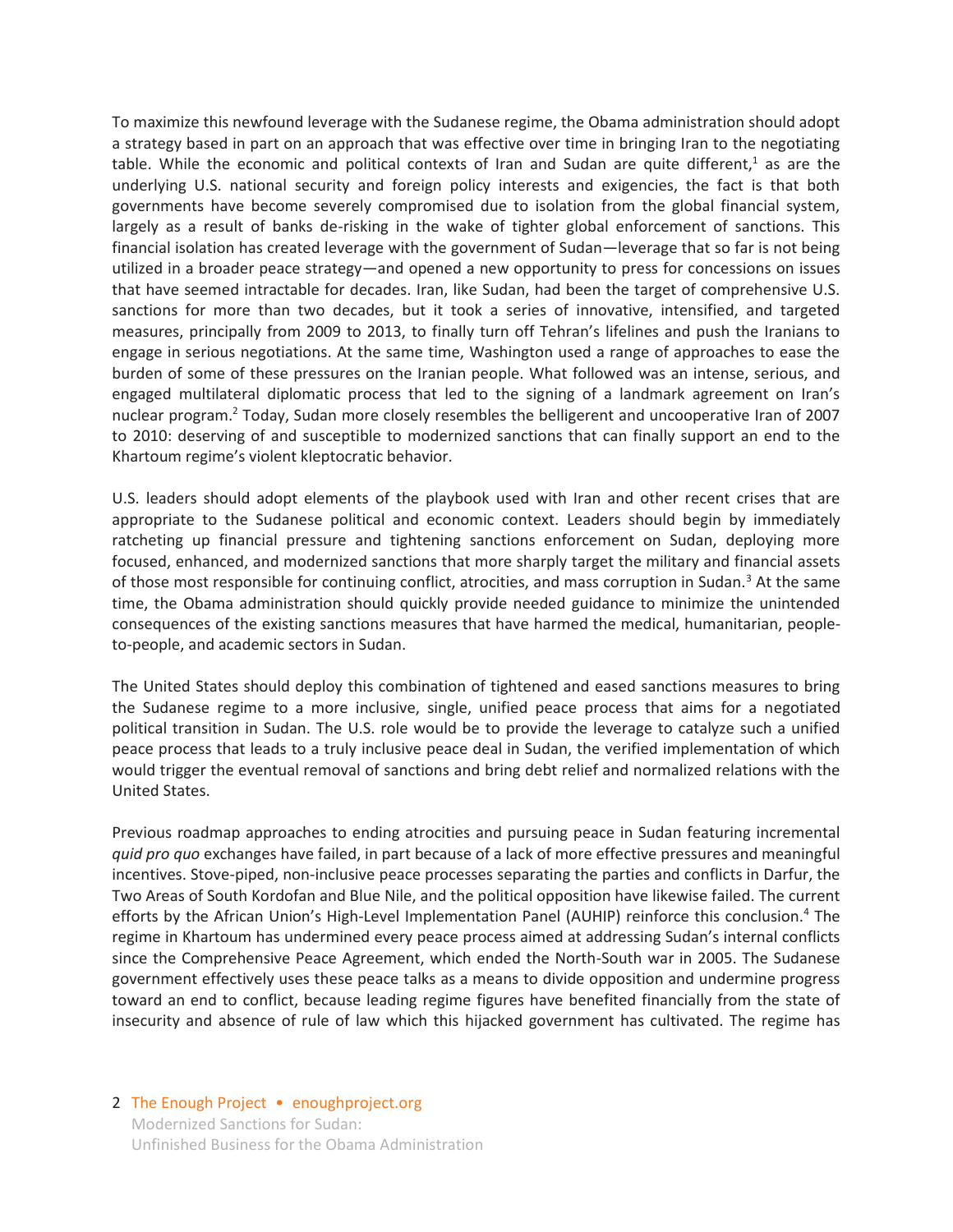thus undermined any potentially promising political agreement, and the United States and other partners have not heretofore cultivated the leverage necessary to change the calculations in Khartoum from war to peace.

Suddenly, however, that leverage has emerged serendipitously as a result of the Iran sanctions push. To build on this opportunity, robust efforts on three simultaneous fronts are needed in a new strategy: enhanced, targeted financial pressures; measures to ameliorate the impact of sanctions on humanitarian efforts; and a much more robust and internationally supported peace strategy.

The Obama administration—backed by a bipartisan group of congressmen and congresswomen—can use enhanced financial leverage to press the Sudanese government to unify the three currently disaggregated and ineffective negotiations forums (Darfur, the Two Areas, and the National Dialogue) and ensure that the root causes of conflict are addressed inclusively and comprehensively.

Ideally, this enhanced and modernized sanctions regime could be implemented through a new presidential executive order and, potentially, legislation on Capitol Hill, where the Congressional Caucus on Sudan and South Sudan pursues congressional action to peace and human rights in the two countries. The United States should also deeply engage other countries with influence to pursue their own targeted pressures and incentives on the Sudanese government in order to buttress a wider international push for peace in Sudan.

#### **Introduction**

Atrocities in Darfur, which rage still today against a backdrop of brutal attacks in other parts of Sudan as well, put the country at the center of international news coverage and policy debates a decade ago. The George W. Bush administration called the crimes in Darfur genocide and said the Sudanese government and the paramilitary Janjaweed forces were responsible. The pressure for action by other U.S. leaders including then-Senators Barack Obama, Joe Biden, Hillary Clinton, and John Kerry—quickly grew with the rise of a public movement in the United States, one of whose inspirations was then-professor Samantha Power. Genocide survivors, human rights advocates, students, faith-based groups, and celebrities advocated strongly together for the people of Darfur. And American lawmakers took action in response. Many who currently serve in the Obama administration and in Congress spearheaded U.S. responses to Darfur's agony. As numerous pieces of legislation passed in the mid-2000s,<sup>5</sup> U.S. sanctions on the Sudanese government—which had first been levied in 1997—were also expanded in 2006.<sup>6</sup> Today there is bipartisan interest and momentum on Capitol Hill to tighten these sanctions. Amid these measures against the Sudanese government, the U.S. government has remained the largest funder of humanitarian aid to Sudan and has provided billions of dollars<sup>7</sup> in life-saving assistance to millions of Sudanese people who have been displaced from their homes and now live in camps because of the Sudanese government's policies.

For decades, the Sudanese regime has remained defiant in the face of U.S. sanctions and the designation by the United States since 1993 of Sudan as a state sponsor of terrorism. Sudan has appeared impervious to U.S. and multilateral pressures to end atrocities and bring peace. With the support of its

#### 3 The Enough Project • enoughproject.org Modernized Sanctions for Sudan: Unfinished Business for the Obama Administration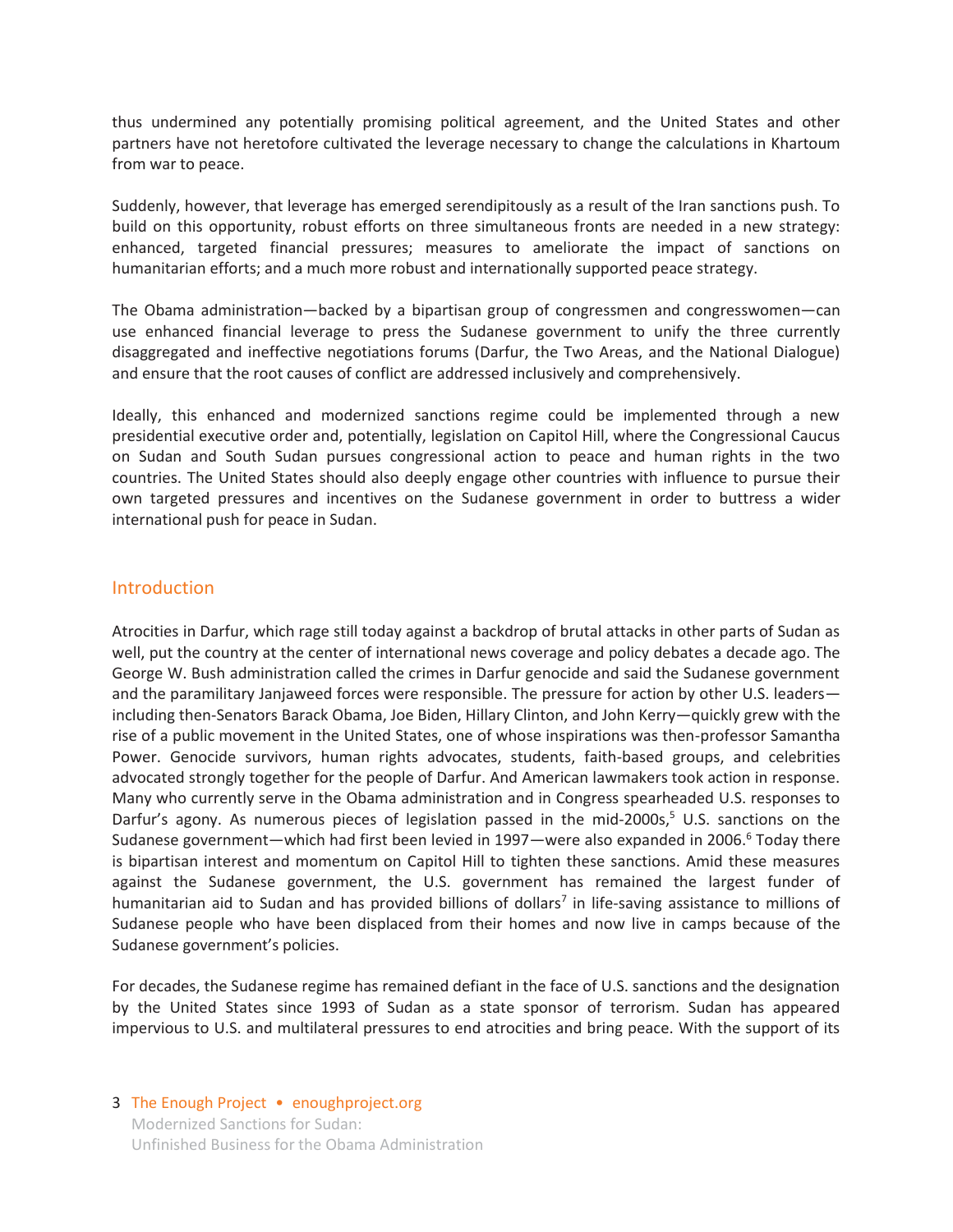neighbors, its regional and Persian Gulf allies and its oil money, for many years the regime in Khartoum has had the means to wage war relentlessly in multiple concurrent internal armed conflicts. It has used starvation as a weapon while siphoning off the natural resource wealth of the country for personal enrichment and the protection of the leadership and system the regime has constructed. The regime has robbed the Sudanese people to pay for the means to kill them, impoverish them, and enrich themselves as they consolidate a violent kleptocracy and brutally repress unarmed opposition and civil society elements.

These Sudanese leaders now seek relief from the economic consequences of their militarism and atrocities from the same U.S. leaders who most strongly condemned the regime's crimes, championed action on Darfur, and supported heavier sanctions to target the regime's activities a decade ago. The regime's vulnerabilities and the threat it continues to pose to its own people can now be leveraged and targeted even more effectively by U.S. policymakers because of Sudan's financial isolation that is due to tightened sanctions enforcement, principally targeted at Iran.

Over many years, the United States and other countries pressured banks to stop dealing with Iran based on evidence of the Tehran regime's participation in criminal activities, and of the efforts by Iranian entities to deceive banks and circumvent sanctions. The United States and others then tightened sanctions enforcement to create leverage for nuclear negotiations with Iran. Major international banks that tried to circumvent these financial measures and other sanctions paid huge fines, including the record \$8.9 billion paid in 2015 by BNP Paribas.<sup>8</sup> These largely Iran-related enforcement actions have made banks fearful of sanctions violations and have had the potentially unintended consequence of limiting Sudan's access to international financial institutions. To avoid enforcement penalties for sanctions violations and to avoid possible designation for providing support to sanctioned individuals and entities, many financial institutions strengthened their due diligence practices—enhancing compliance programs, strengthening internal controls, improving internal audits, and training employees. In some cases, they accelerated efforts to "de-risk," or end engagement with accounts and clients for which the sanctions compliance risk was deemed to outweigh the returns of doing business and prohibit new business in any currency with sanctioned entities. Sudanese accounts have been subject to de-risking in part because of the existence of sanctions but also because of the extremely risky nature of the business environment. This shift by banks has isolated Sudan's ruling elites, who are completely dependent on the international financial system to monetize their massive ill-gotten gains from the violent kleptocracy they have constructed, and who use those gains for self-enrichment and the funding of attacks against people in the country's periphery. The leaders of this regime are now desperate to bring an end to the sanctions, especially before the remainder of their correspondent banking network is shut off.

#### Concerns with the Negative Impact of Sanctions

Sanctions relief has replaced debt relief as the primary preoccupation of the ruling elites in Sudan. Blaming Sudan's economic woes and poor healthcare access on U.S. sanctions, the Sudanese regime has organized a significant international campaign to have U.S. sanctions lifted. This campaign has played out in the domestic and international press, through multiple diplomatic channels and in multiple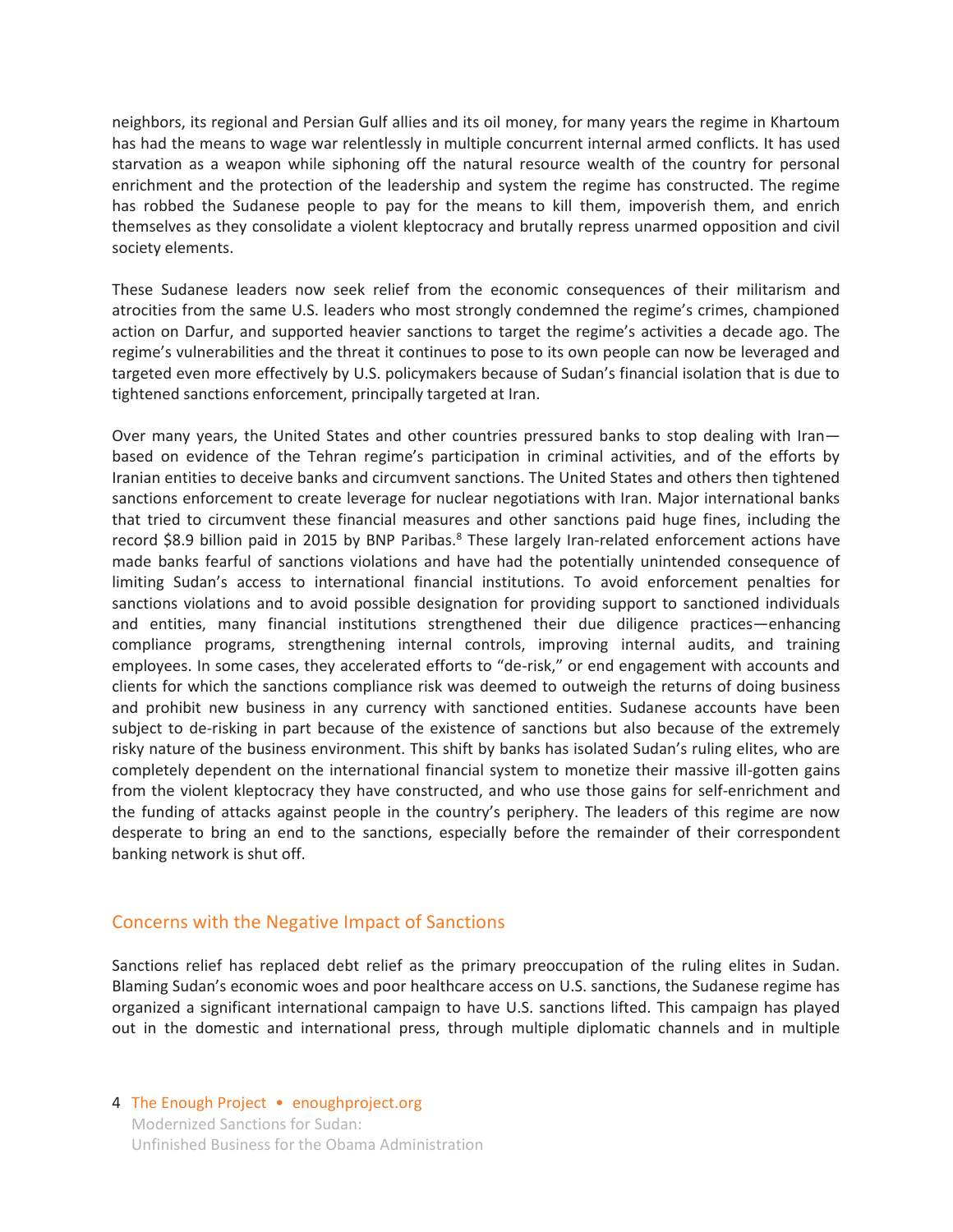international forums at the United Nations, the African Union, and the Arab League, and by individual governments that support the Sudanese government.9

While a number of Sudanese analysts and advocates in recent years have questioned the Sudanese regime's stance on U.S. sanctions, $10$  a number of U.N. and non-governmental humanitarian organizations operating in Sudan have legitimately pointed to the negative impact of U.S. sanctions. To transfer money and materials for their operations in Sudan, these service providers must obtain specific authorization from the U.S. Treasury Department's Office of Foreign Assets Control (OFAC) and, in some cases, also from the U.S. Commerce Department's Bureau of Industry and Security. Service providers say these specific licenses can be difficult to obtain and must be renewed periodically in a process that can be slow and cumbersome, leaving some to choose not to go through the process at all. At times, the process may not be sufficient to achieve what is needed or expected: funds and medical devices like surgical sutures and cancer screening equipment sometimes are simply not approved by all necessary official parties for transfer to Sudan, resulting in losses to the Sudanese people who need them.<sup>11</sup> Even with an OFAC license, many service providers, banks, or other parties necessary to make a shipment happen—especially smaller banks that cannot afford the risk of possible heavy fines for what can be technical violations and may not have the resources to do due diligence on all of the payments—may refuse all transactions with Sudan, even those that are specifically approved in a license or otherwise not subject to sanctions.12 The challenges with respect to Sudan are reflective of a problem that these organizations face globally, and U.S. policymakers must take steps where possible, some of which are described below, to address this problem.<sup>13</sup>

Some Sudanese businessmen—who may have ties with the regime but who also help build semi-private, economically productive sectors of the economy in agriculture, manufacturing, and import-export of food products—also say that U.S. sanctions are harming their enterprises. They have advocated further easing of U.S. sanctions on specific products or sectors, including financial transfers for these products or sectors. Business leaders have also described difficulties and lengthy delays with securing U.S. licenses for approved activities and transactions with entities covered by exemptions or general licenses.<sup>14</sup> Sudanese business leaders, however, also acknowledge that the Sudanese regime's corruption and mismanagement of the national economy is greatly aggravating the economic situation and the overall investment climate. Many investors and banks do not wish to do business in Sudan because they see little reward for great risk. The country has seen capital flight in its own businesses, a process that has dramatically accelerated over the last few years due to desperation of national investors in the face of wrong-headed policies and pervasive corruption. Reflecting this trend, Sudanese private sector entrepreneurs have consistently ranked among the top five largest investors in the thriving national economy of neighboring Ethiopia.15 Sudan has suffered decades of underdevelopment. Most of the working, professional and middle classes have departed or been devastated—driven into poverty due to the regime's economic policies and actions.<sup>16</sup> Recent decreases in global oil prices, which, even if they reach greater price stability, are unlikely to rise sharply in the medium term, also may play a role in undermining the economic basis of Sudan's patronage system.

The U.S. government can and must do more to alleviate the negative impact of sanctions on the humanitarian, social, and economic service providers that support the Sudanese public, and we describe specific measures to this end below. However, the Sudanese government's tactic of elevating the role of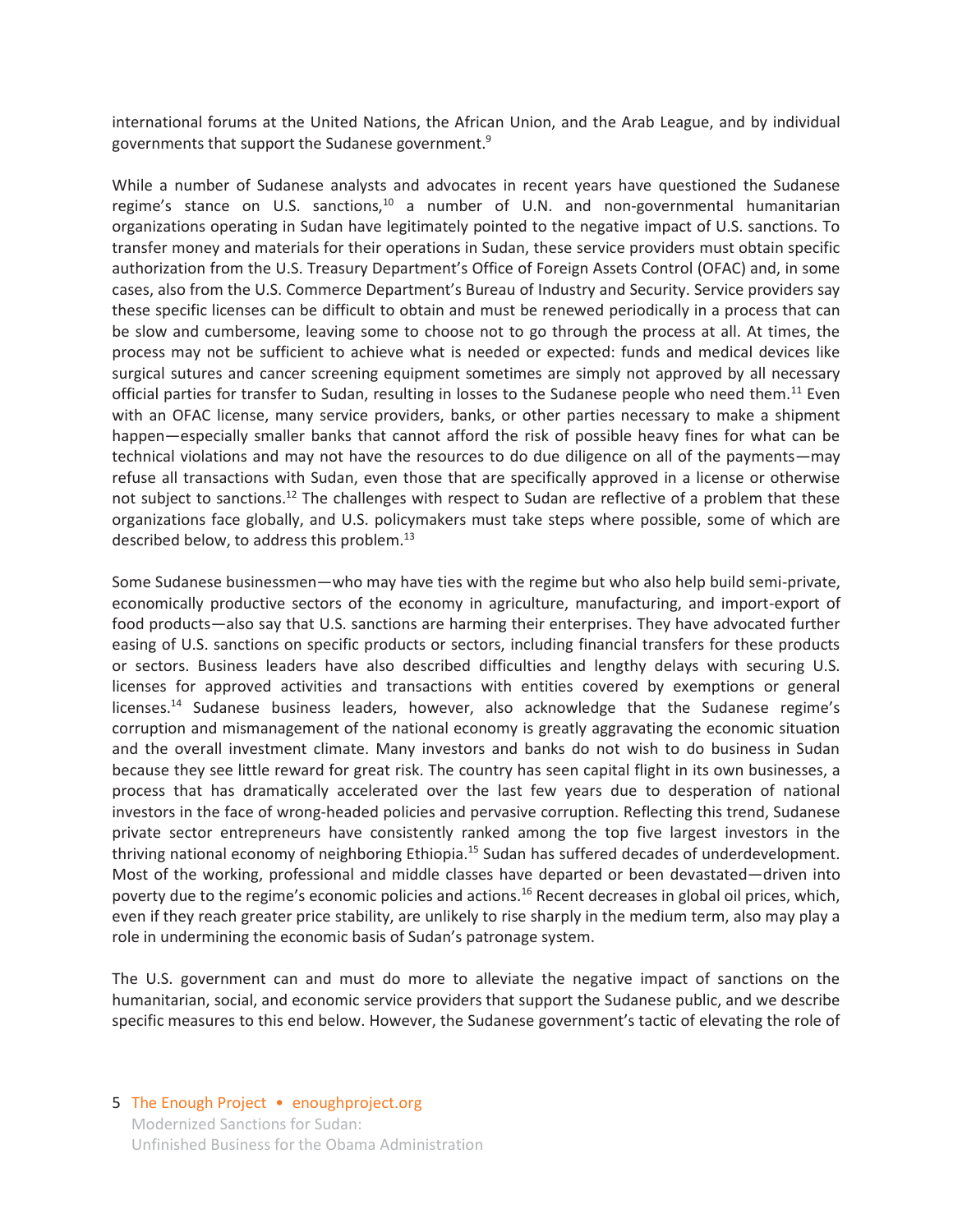U.S. sanctions in the hardships experienced by Sudanese people and minimizing the role played by the regime in diverting the public's money from development—and mismanaging the money or using it to fund war against the citizens—should be challenged. Sudan's foreign exchange shortage,<sup>17</sup> high external debt (\$45.1 billion with 85 percent in arrears),<sup>18</sup> and leakage of funds from mass corruption<sup>19</sup> have collectively created acute economic vulnerabilities for the regime. The regime spends less than four percent of its annual official budget on public health and education combined,<sup>20</sup> while committing more than 60 percent of its budget to the military and security sector.<sup>21</sup> However, as the regime also runs a covert budget for its military, security, and police forces—one that is not subject to the oversight of the Ministry of Finance or the scrutiny of the country's National Audit Chamber—the budget of the security sector is likely even higher than what the government of Sudan is willing to acknowledge in official documentation, in spite of public rhetoric. In December 2015, President Omar al-Bashir was quoted by Sudan Tribune as saying "if 100% of the state's budget was allocated to the army to secure the country then that is still not enough" in remarks made at the Sudan Air Force headquarters.<sup>22</sup>

The regime's own economic vulnerabilities—and not its concern for the welfare of the Sudanese people—drive this concerted multi-front campaign to lift U.S. sanctions. The United States should not succumb to diversionary tactics and a manipulation of the humanitarian imperative—tantamount to blackmail—from a government that continues to terrorize and persecute its own people.

#### Sanctions Modernization: Pressures and Impacts

To build on the newfound leverage it now has with the Sudanese government, the Obama administration should enhance that leverage by deploying a new wave of modernized sanctions tools that can more effectively target top regime officials and their commercial interests. These tools may include:

- Sanctions on foreign financial institutions that facilitate the al-Bashir regime's most egregious activities;
- Focused anti-money laundering measures;
- Efforts directed at elements of the weapons and mining sectors, the latter specifically for projects in conflict areas;
	- Anti-corruption sanctions against individuals and entities facilitating public corruption; and
- Increased designation and enforcement of targeted sanctions on specific companies owned by Sudan's National Intelligence and Security Service (NISS), the Sudan Armed Forces (SAF), and companies owned by other senior government officials—areas where sanctions enforcement has been weak.

At the same time, as discussed above and outlined in detail below, a range of measures should be taken to ease some of the negative impacts of sanctions on humanitarian, medical, agricultural, academic, and people-to-people activities in Sudan. These steps can reassure the Sudanese population that sanctions are not the cause of their economic woes and that the United States stands with them in countering the humanitarian crisis. In addition, expanding these measures may foster greater international support for the pressures described above, and perhaps help secure useful cooperation from key countries. As such,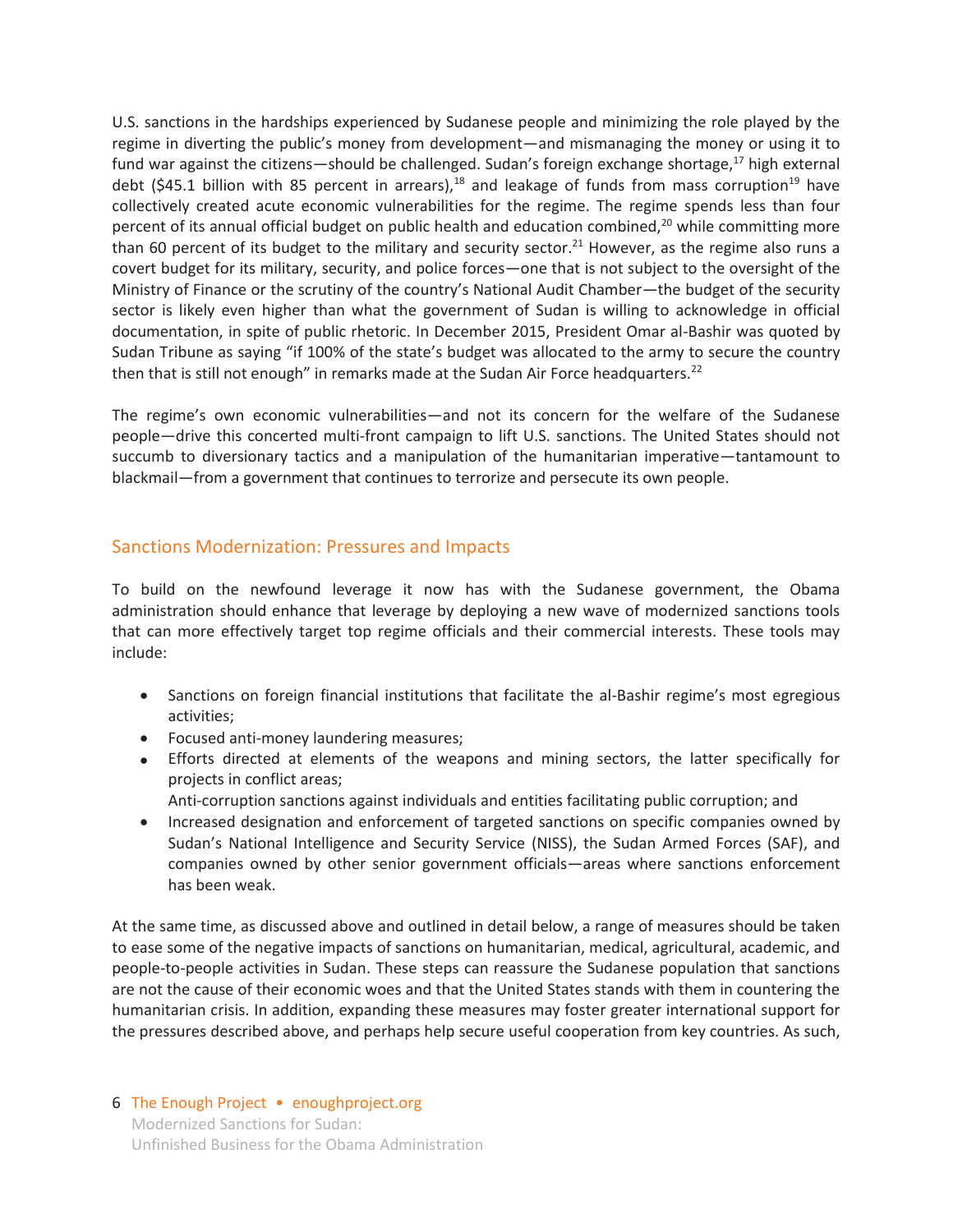this effort should be connected to a public diplomacy campaign by the United States that spells out how the sanctions are targeted and not aimed at obstructing the importation of medicine and other humanitarian goods.

#### *Modernizing pressures*

When assessing the need to "modernize" Sudan sanctions, it is critical to appreciate how different the U.S. financial pressure toolbox looked when the sanctions were originally imposed in 1997, compared to how the toolbox looks today. The types of measures used as of the mid-1990s were mostly comprehensive in nature; the concept of targeted designations was only beginning to be utilized around that time. The Patriot Act's anti-money laundering provisions, which provide significant authority to the U.S. Treasury Department's Financial Crimes Enforcement Network (FinCEN), did not come into place until after 9/11, and newer approaches developed with respect to Iran and Ukraine/Russia are less than six years old.

The U.S. sanctions regime for Sudan may appear to be a vestige, but it remains relevant and should be modernized to incorporate these new techniques.<sup>23</sup> So, which pressures should be employed in order to advance the strategy outlined above and focus on the available leverage and opportunity? Recognizing that time remaining in this administration is short, resources are limited, and that too many measures at once may confuse allies and dilute the U.S. message, we propose a limited number of priority actions below, adapted to Sudan's context. Depending on how these actions are implemented, we may propose other options in future reports. The suggestions are not chosen randomly, but rather derive from an assessment—through Enough's sustained conflict analysis of Sudan and the broader region and the financial investigations undertaken by our new initiative, The Sentry—of which measures can have the greatest and most immediate impact. The recommended actions described below focus on gathering and using tangible data on the principal vulnerabilities to which the Sudanese regime and its close allies are exposed, so that policy options are evaluated and selected in direct relation to available evidence.<sup>24</sup>

1. Direct outreach to foreign banks, followed within two to four months by sanctions focused on the foreign banks facilitating the regime's worst violations.

Despite nearly 20 years of sanctions and the increased enforcement in recent years, principally in relation to efforts on Iran, the al-Bashir regime has managed to establish a financial network around the world to elude the full impact that sanctions intend. Until that system is further disrupted to cut off the last lifelines, any new U.S. strategy will struggle to create the level of financial leverage necessary for the regime to rethink its policies.

The economic sanctions currently in place and described further in Annex 1 are "primary" sanctions, i.e. they apply to U.S. persons<sup>25</sup> and their conduct related to Sudan. Only U.S. persons can violate primary sanctions, and when they do, they can pay a fine or be prosecuted. The U.S. government also applies this definition to operations and activities taking place in the United States, such as use of the U.S. financial system; this was the basis for "primary" sanctions enforcement against BNP Paribas and other foreign banks. Extraterritorial or "secondary" sanctions are applicable to non-U.S. persons and seek to hold them accountable for transactions

7 The Enough Project • enoughproject.org Modernized Sanctions for Sudan: Unfinished Business for the Obama Administration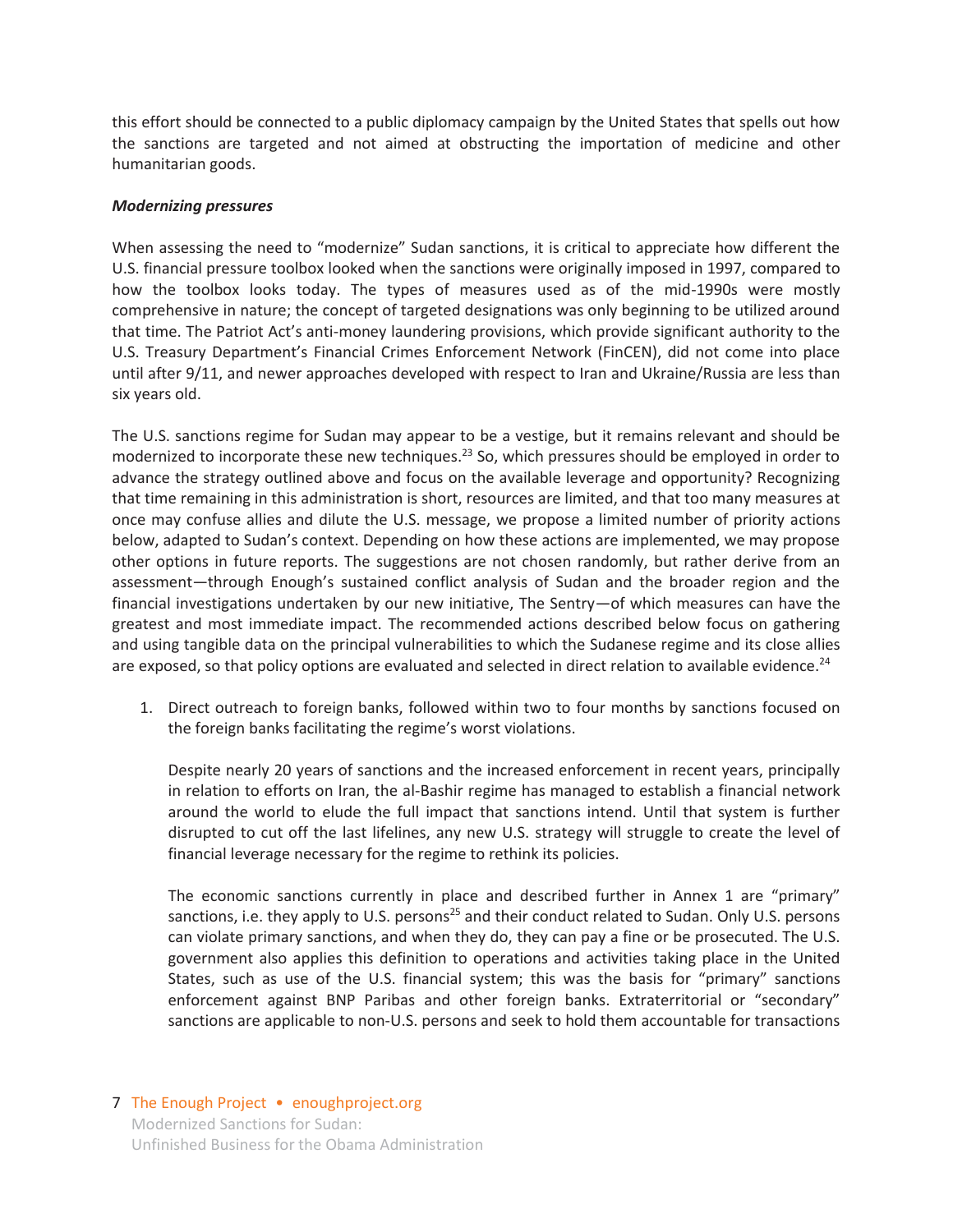over which the United States otherwise does not have jurisdiction. These measures were ultimately used to great effect against Iran starting in  $2010,26$  but they began through the diplomatic outreach to foreign governments and banks by the U.S. Treasury Department, principally with Stuart Levey, the then-undersecretary for terrorism and financial intelligence.<sup>27</sup> There may be differences in the contexts of Iran and Sudan, but the impetus for pressure on foreign banks is similar.

Sudanese banks have maintained correspondent relationships across G7 and G20 jurisdictions, $^{28}$ which is how they have managed to withstand comprehensive U.S. sanctions to date. The Obama administration should spend the next two to four months pressuring some of these banks holding correspondent accounts for Sudanese banks to cease any banking activities that allow the al-Bashir regime to procure weapons for use against the Sudanese people, provide safe haven to terrorists, or engage in grand corruption. This initial engagement by the U.S. government would allow banks to take their own steps prior to the imposition of sanctions.<sup>29</sup>

Should banks not take the necessary measures, the Obama administration could pursue two types of sanctions, either type requiring a new presidential executive order. First, the executive order should provide designation criteria for persons providing "material support" or "financial assistance" to the government of Sudan for the al-Bashir regime's most egregious activities, such as weapons-related transactions and laundering of the proceeds of corruption. The current sanctions only contain a "material support" provision pursuant to Executive Order 13400, meaning the scope is limited to support for the limited number of actors designated with respect to the conflict in Darfur. This new criterion would enable full asset blocking on a broader scale. Second, modeling provisions such as those set out in the Comprehensive Iran Sanctions, Accountability, and Divestment Act of 2010 (CISADA)<sup>30</sup> and Section 1245 of the National Defense Authorization Act for Fiscal Year 2012 (NDAA) $31$ , the Obama administration should issue a new executive order to establish secondary sanctions on those foreign financial institutions outside Sudan that continue to facilitate these defined activities. As with CISADA and the NDAA, these secondary sanctions would not necessarily mean a fine or a blocking of the assets of any foreign bank engaged in such facilitation. Instead, the secondary sanctions would enable the Obama administration to impose such measures as limiting the bank's access to the U.S. financial system through the cessation of correspondent accounts, limitation on the bank's ability to deal in foreign exchange, and others.<sup>32</sup> Once this type of action is taken, the Obama administration should follow the model used with respect to Iran and provide guidance to other institutions on the due diligence expectations with respect to the penalized banks. $33$ 

2. Targeting the conflict gold and weapons sectors.

Gold is a key driver of conflict in parts of Sudan, as described in previous reports by the Enough Project.<sup>34</sup> The most recent U.N. Panel of Experts report on Darfur, which has, to date, reportedly been blocked from publication by Russia, $35$  detailed this dynamic and nearly led to the U.N. Security Council inclusion of due diligence-related language in its latest resolution. In explaining the U.S. vote on the resolution that ultimately did not contain that language, Ambassador

#### 8 The Enough Project • enoughproject.org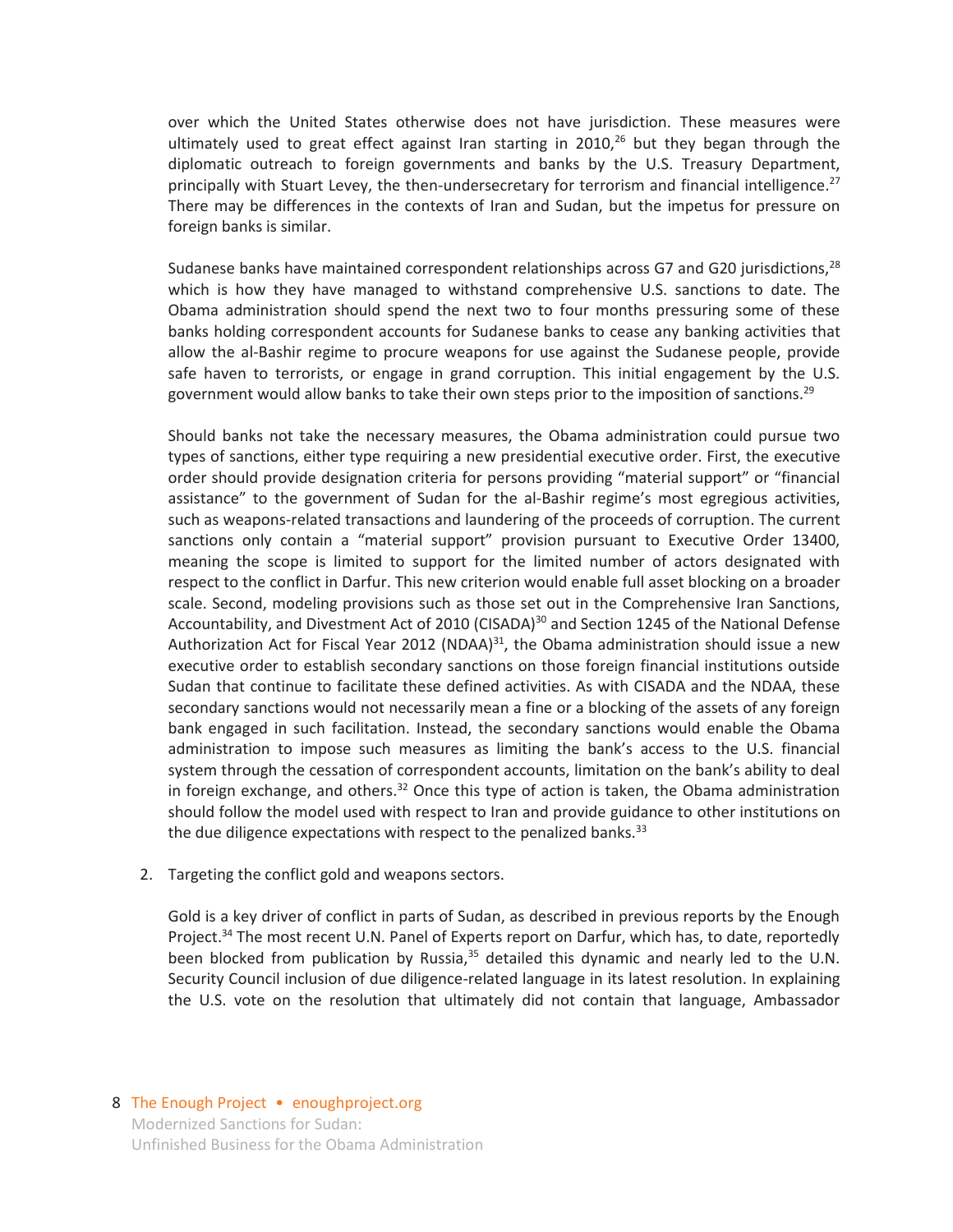Samantha Power spoke powerfully about the U.S. concerns that the Security Council could not begin to address the role of natural resources in fueling conflict in Darfur.<sup>36</sup>

Ambassador Power could not have been more correct in her assessment of the Security Council. The United States should step into the void left by the Security Council and lead in developing more focused efforts to ensure that Sudanese gold is conflict-free. This set of efforts would have three elements (a fourth related to gold is discussed in #5 below), one of which would also target the weapons manufacturing sector, also a key economic sector for the regime:

2a. The U.S. government should engage in direct outreach to the gold industry, including miners, traders, refiners, and end users, and their associations (the World Gold Council, London Bullion Market Association, Responsible Jewellery Council, and many others) to ask them to focus their members on the need for enhanced due diligence with respect to Sudanese gold because of this gold's connection to conflict and money laundering, as discussed in #5 below. The United States should elevate concerns about Sudanese gold in relevant international forums, such as the Organization for Economic Cooperation and Development (OECD) and within the regional body focused most on this issue, the International Conference on the Great Lakes Region (ICGLR), which includes Sudan as a member. But for the creation of South Sudan in 2011, gold from Sudan would fall within the scope of the conflict minerals provision set out in section 1502 of the 2010 Dodd-Frank Wall Street Reform and Consumer Protection Act, so the United States should treat the issue with that level of concern. Outreach to the gold industry should come not only from the U.S. State Department but also from the U.S. Treasury Department's Financial Crimes Investigation Network (FinCEN), the principal U.S. agency targeting money laundering activities, including in the gold sector.

2b. The Obama administration should examine the potential for the application of the sectoral sanctions models used with respect to Russia and, more recently and in a different manner, North Korea $37$  to limit further development of mining in conflict areas<sup>38</sup> and of the weapons industry. This sectoral approach could be used as the basis for further designations, but other options exist as well. For example, using the model of Directive 2 under Executive Order  $13662$ ,<sup>39</sup> which focused on the Russian energy sector, the Obama administration could seek to limit terms of financing to new development projects, specifically in the gold and arms manufacturing sectors, which are key economic lifelines for the regime.

Given the existence of comprehensive sanctions, it is unlikely that U.S. financial institutions are directly involved in any such financing in Sudan at this time, but owing to the prevalence of the U.S. dollar in mining development and manufacturing, a sectoral approach would, among other things, place pressure on the correspondent network and indirect investment vehicles being used for this purpose.<sup>40</sup> A sectoral sanctions approach would (i) enable Treasury to target these conflict-connected activities directly; (ii) ensure that they remain a specific point of leverage beyond the broad-based sanctions; (iii) require the issue to be specifically addressed in any wind-down of sanctions in the

#### 9 The Enough Project • enoughproject.org Modernized Sanctions for Sudan:

Unfinished Business for the Obama Administration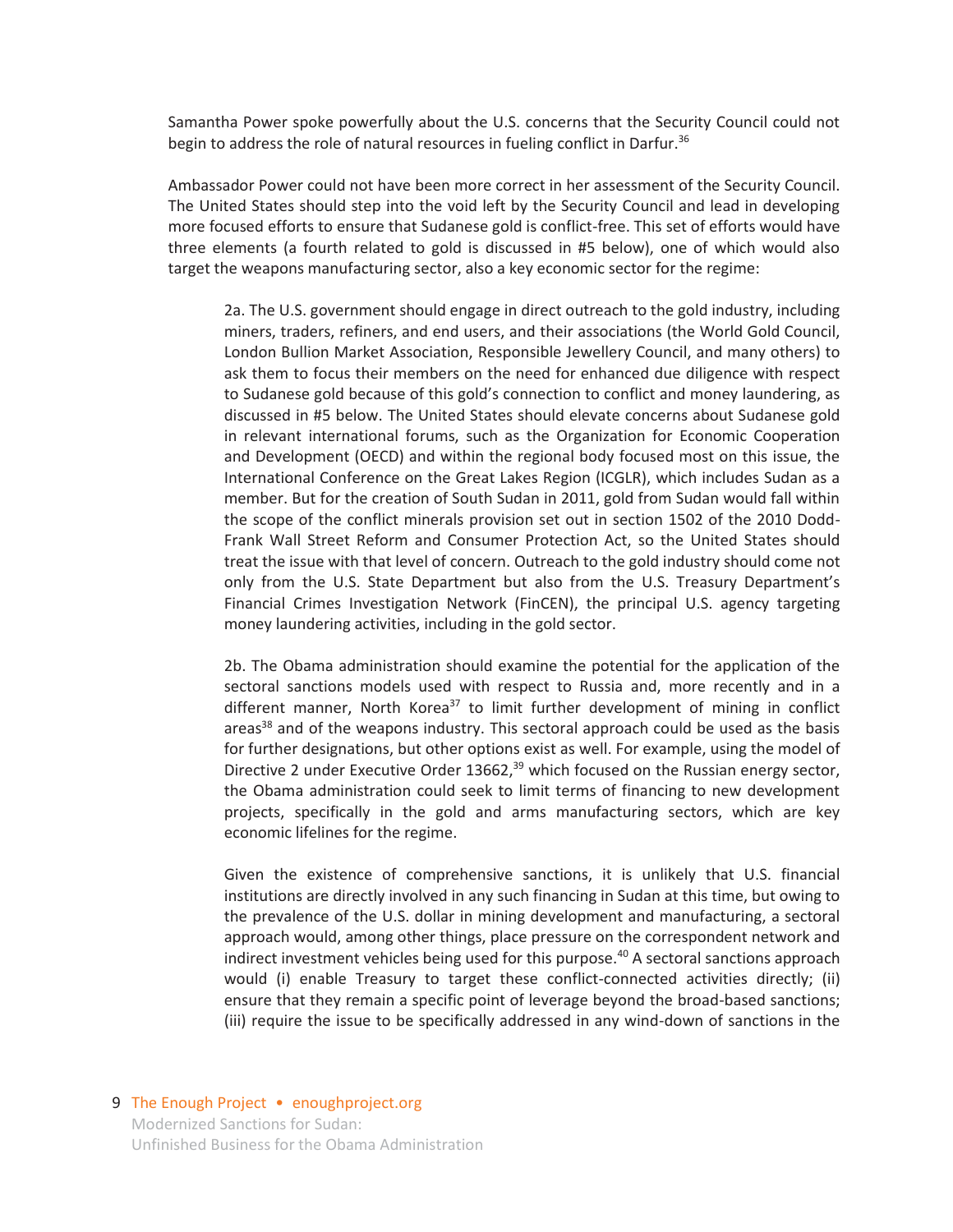future; and (iv) send a clear message to the private sector of the need to focus due diligence on these sectors. The Obama administration should also evaluate other pressures that can be applied within the context of the sectoral model.

2c. In addition to sectoral sanctions that target financing of mining in conflict areas, the Sudan Sanctions Regulations could be amended to include a new prohibition on transactions related to conflict-affected gold. A new prohibition could be implemented as an amendment to Title 31 of the U.S. Code of Federal Regulations, section 538.210, which currently only prohibits petroleum-related transactions. Although already covered by current prohibitions, as with sectoral sanctions, a focused measure on goldrelated transactions would ensure that specific leverage remains in place on this critical sector in the context of any wind-down of other sanctions measures and also focus the attention of the private sector.

3. Increased enforcement of existing sanctions.

OFAC's Compliance and Enforcement Division is generally under-resourced and largely reliant on external lead sources.<sup>41</sup> As a result, there are fewer enforcement penalty actions for sanctions programs with comparatively less public and political attention (when compared to Iran, Cuba, North Korea, counter-terrorism, etc.). As noted by OFAC in its January 2009 report to Congress on the effectiveness of sanctions, the agency collected only \$1.53 million in penalties from 1998 to 2008.<sup>42</sup> Large penalties in the Sudan sanctions and export control contexts in more recent years have generally come as part of multifaceted cases rooted in violations of other sanctions programs, for example in the context of Iran sanctions penalty actions against the large financial institutions, oilfield services companies like Schlumberger<sup>43</sup> and Weatherford,<sup>44</sup> or insurance companies.45 As such, existing sanctions on Sudan may not be robustly enforced, leading to the argument that they have outlived their utility or do not work at all.

OFAC's Compliance and Enforcement Division should be directed to focus attention on Sudan sanctions, including in areas such as insurance and reinsurance, and also seek to cooperate with agencies with relevant authorities in other sectors, such as the U.S. Commerce Department or the U.S. Department of Homeland Security.<sup>46</sup> A penalty recently issued by OFAC against Barclay's Bank<sup>47</sup> for violations related to sanctions on Zimbabwe shows the type of action necessary to combat sanctions evasion by the government of Sudan, which, like Zimbabwe, also uses dozens of front and shell companies that enable entities that should otherwise be considered blocked pursuant to Executive Orders 13067 and 13412 to continue to conduct business.48

4. Introduce anti-corruption sanctions and increase designations of companies owned by NISS and key regime elites.

There remains a need to designate for targeted sanctions key regime actors, as well as their domestic and foreign facilitators and enablers. Although some of these actors may be eligible to be identified for sanctions under the government of Sudan-focused provisions of Executive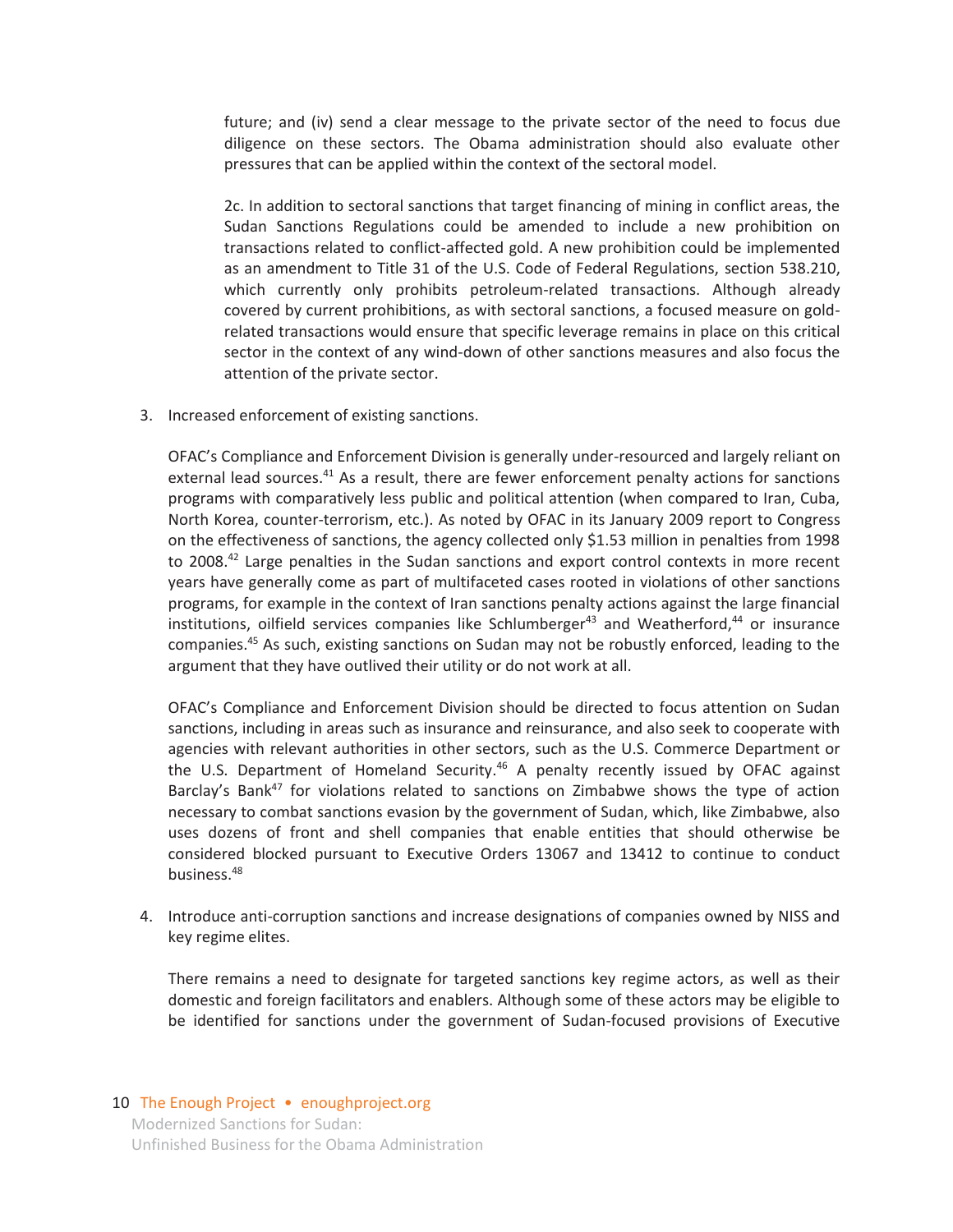Order 13067 and 13412, the Obama administration should use a new executive order to expand on the designation criteria provided in Executive Order 13400. First and foremost, this new order should target those facilitating public corruption, given corruption's role in perpetuating conflict and human rights violations.<sup>49</sup> Even though those facilitating corruption may already be blocked, this criterion should be used to designate actors within the government of Sudan in order to ensure this issue specifically is addressed and remains a specific tool of leverage.

Additional criteria would apply to involvement in other violent conflicts within Sudan beyond Darfur—including the ones raging in Blue Nile and South Kordofan states. A new presidential executive order should be coupled with a robust annex, or an immediate follow-on series of designations, to demonstrate that these measures will be robustly implemented. The network of companies owned by the NISS and other elements of the Sudanese regime's security sector should be the principal targets. $50<sub>o</sub>$ 

5. Anti-money laundering advisory focused on gold and corruption.

FinCEN is the principal U.S. agency targeting money laundering activities, and it has devoted comparatively little attention to money laundering in sub-Saharan Africa, unless connected to narcotics or terrorism. FinCEN has a diverse array of authorities, some quite powerful. One underappreciated tool is an advisory, which can be issued publicly or privately to financial institutions, putting them on notice to guard against specific types of activities or "red flags" that reflect money laundering. Financial institutions have an incentive to screen for typologies identified in such advisories in order to demonstrate that they have satisfied their regulatory obligations to implement effective anti-money laundering programs that are appropriate for the risks that they face. Such advisories also encourage financial institutions to file suspicious activity reports (commonly referred to as "SARs") on the identified activity, which may provide authorities with additional information that is useful for identifying and targeting these activities and the bad actors involved, creating a virtuous cycle of increasingly useful advisories and prophylactic action by banks. Gold dealers are also covered by FinCEN's authorities.

The spike in gold production and trade in recent years, particularly when extraordinary production totals are attributed to artisanal mining, makes this sector extremely vulnerable to money laundering<sup>51</sup> in a country where corruption<sup>52</sup> and the low levels of financial transparency have generally created concerns about the potential for money laundering activities.<sup>53</sup>

Sudan's own anti-money laundering framework was only recently taken off the Financial Action Task Force list of high-risk and non-cooperative jurisdictions.<sup>54</sup> Although no longer on this list of failing systems, the system overall in Sudan remains weak, meaning the country's own authorities are likely in no position to take sufficient action. As such, the issuing of a FinCEN advisory would serve as a good first step toward demonstrative action against money laundering from Sudan and in assisting in the evaluation of possible targets of future FinCEN action, such as use of some of the special measures set forth in Section 311 of the Patriot Act.<sup>55</sup>

#### 11 The Enough Project • enoughproject.org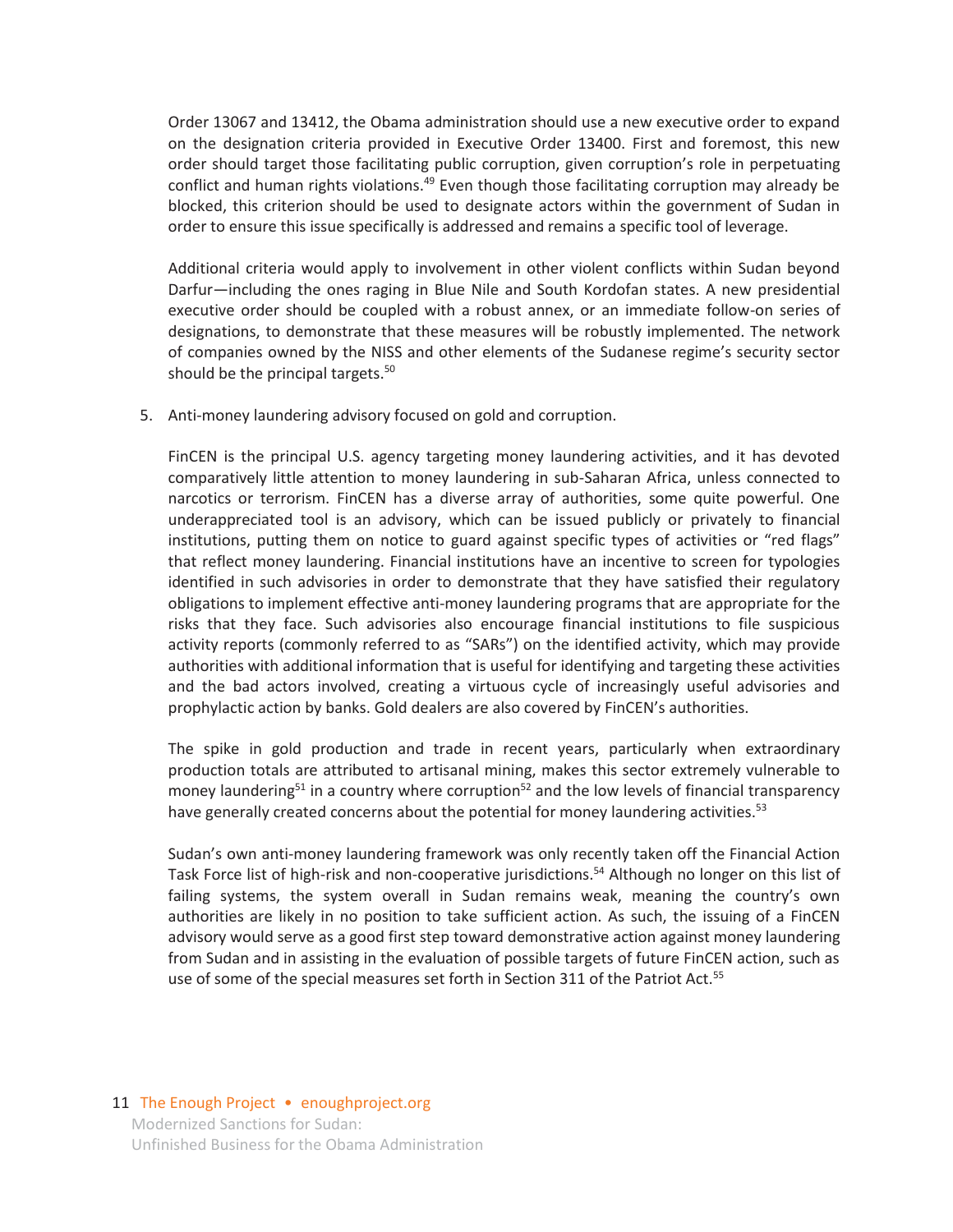6. Asset tracing and recovery.

As the Obama administration and other governments identify information related to tangible assets that are the proceeds of corruption, such as real property in jurisdictions in Europe and Asia, information should be directed to the FBI and divisions within the U.S. Justice Department that support the Kleptocracy Asset Recovery Initiative, which includes to a new team of investigators focused exclusively on kleptocracy in Africa. FinCEN should be directed to evaluate SAR data for possible identification of assets.

#### *Addressing individual impacts*

As sanctions pressures have become increasingly sophisticated, so too have the ways that the United States can ease the impact on ordinary people and build positive relationships between the American people and those suffering under the targeted regime. In the case of U.S. sanctions on Sudan, there are already a number of licenses in place to allow for the activities of humanitarian and religious organizations,<sup>56</sup> exports of food, medicine, or medical devices from the United States,<sup>57</sup> and provision of personal communications hardware, software, and services.58 Although pressures are intended to impose costs, more can be done to expand use of these existing general licenses that exempt a number of specifically described transactions from the prohibitions and to develop others.

1. Specific messaging on bank de-risking in the wake of modernized pressures, including a potential "non-enforcement" approach (see also #5).

Modernized sanctions measures that can lead to direct sanctioning and the impact of substantially increased penalties have led many financial institutions to shed business deemed too risky. Sudan is already in this category for many foreign banks because of the risky business environment and the U.S. and more limited U.N. sanctions. When the U.S. pressures increase, as we argue should be done, so too will the likelihood of further de-risking. Although some derisking will be inevitable, the Obama administration should, as suggested above, engage directly with banks and banking authorities—including state financial authorities.<sup>59</sup> If this outreach is proactive and clear as to what the targets of concern are—and are not—then banks may be more willing to continue to do business that is needed with the Sudanese individuals whose enterprises are demonstrably not linked to those of the regime and to ensure U.S. persons can take advantage of the additional licensing mentioned in the following paragraphs.

There have been no magic wands to balance de-risking with financial inclusion in any context; the issues are too complex and multi-layered for easy approaches.<sup>60</sup> One measure that can have a positive impact as a first step is clear messaging from the Obama administration as to what the focal areas of risk are, and where engagement would be encouraged. $61$  If this messaging is unsuccessful, the Obama administration should investigate the potential of a "nonenforcement" approach for banking services related to certain categories of transactions, such as those for international and non-governmental organizations. This would give comfort to banks that they would not face potentially substantial penalties for inadvertent violations made when supporting important services for the Sudanese people.<sup>62</sup>

#### 12 The Enough Project • enoughproject.org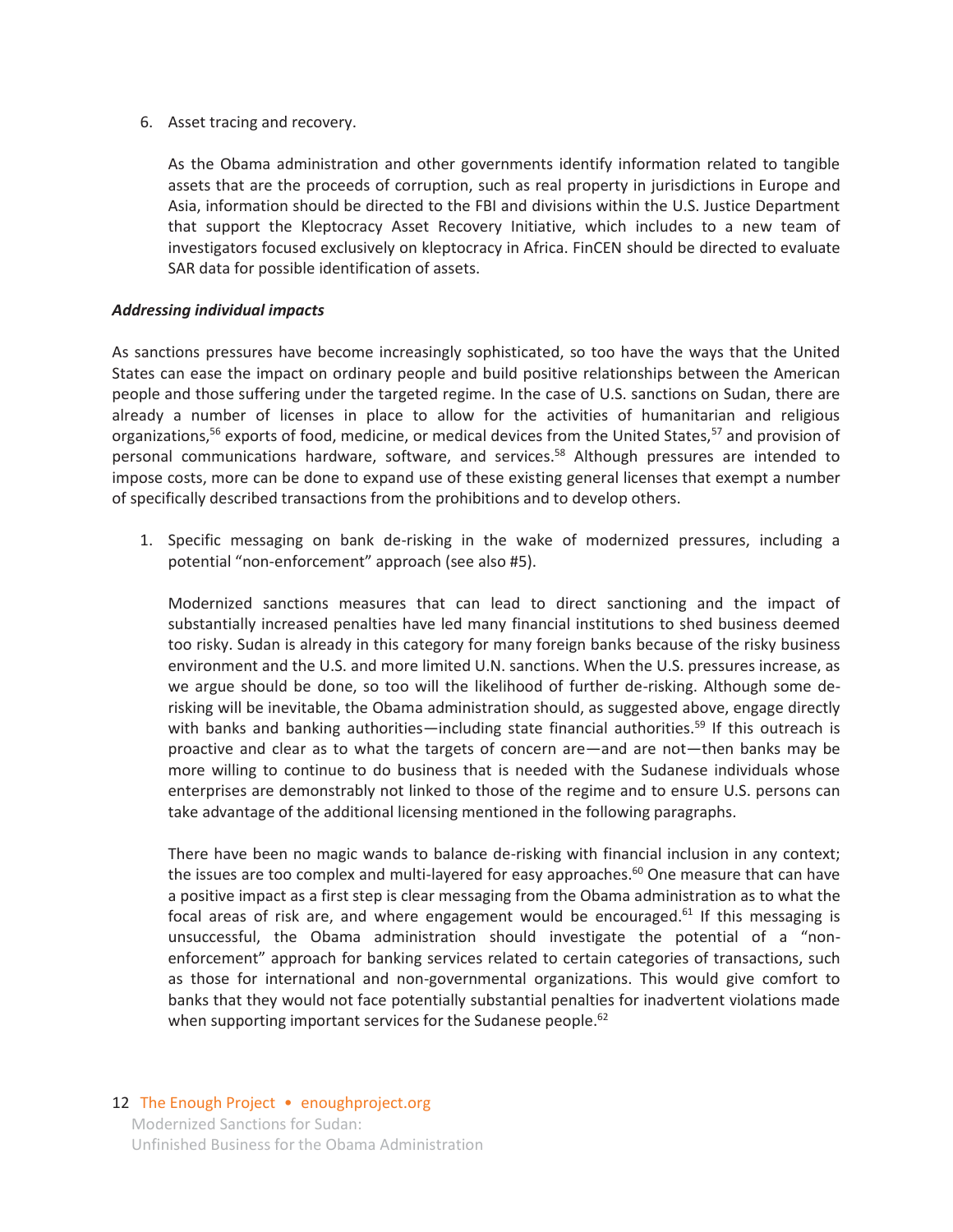The bottom line, however, is that Sudan is a very risky jurisdiction for financial institutions, with limited reward in terms of scale of the market, which is a clear distinction with Iran. Even if all sanctions were removed overnight, this would still be the case: Sudan would still be a very risky jurisdiction with little reward for a financial institution implementing expected levels of due diligence. Countries on the continent and around the globe, like Ethiopia and Indonesia, not subject to sanctions are also facing de-risking.<sup>63</sup> Until Sudan is a safer and less corrupt place to do business, there is only so much that the United States can, or arguably should, do.

2. General licensing for some categories of exports to Sudan—but include public reporting modeled on Burma Responsible Investment Reporting Requirements.

One of the principal complaints of the regime and health professionals both allied and not allied with the regime is that the sanctions overwhelmingly burden healthcare in Sudan. The regime, of course, fails to admit to its own very low levels of spending on healthcare<sup>64</sup> and its outright devastation of the sector, or that U.S. persons can obtain specific licenses from OFAC for medicine and medical devices, as required under the Trade Sanctions Reform and Export Enhancement Act of 2000 (TSRA).<sup>65</sup>

2a. Although TSRA enables these exports already, more can be done to increase the interest in exporting to Sudan. For example, OFAC can model the general licenses implemented in the Iran sanctions context for medicine, medical devices, and spare parts. In 2012, as new pressures were being deployed regularly against Tehran, OFAC changed the specific licensing requirement for export of medicine and medical devices to Iran under TSRA to a general license, meaning that no individual license application and processing was necessary.<sup>66</sup> This step was never taken for Sudan, so potential exporters must still obtain licenses on a case-by-case basis.

Similarly, in 2011, OFAC finalized a general license under TSRA for the export of food to both Iran and Sudan. But in 2014, when OFAC expanded the general license to allow for export of agricultural commodities and spare parts for medical devices, it only did so for  $Iran.<sup>67</sup>$ 

These omissions should be rectified, and both steps to expand the availability and scope of TSRA general licenses should be taken for Sudan. At the same time these two steps are taken, OFAC should be tasked to ensure that all steps pursued in recent years to ease any exporting under TSRA are also extended to Sudan.<sup>68</sup> These steps will not only demonstrate good faith to the Sudanese people but also reassure banks that are considering whether to provide financing for these transactions.

2b. When expanding the TSRA general licenses, the Obama administration should also adapt the model of the Burma Responsible Investment Reporting Requirements<sup>69</sup> and establish that use of any general license's provisions above a certain amount (e.g., \$100,000 in gross sales) should be accompanied by a public report that outlines who the

### 13 The Enough Project • enoughproject.org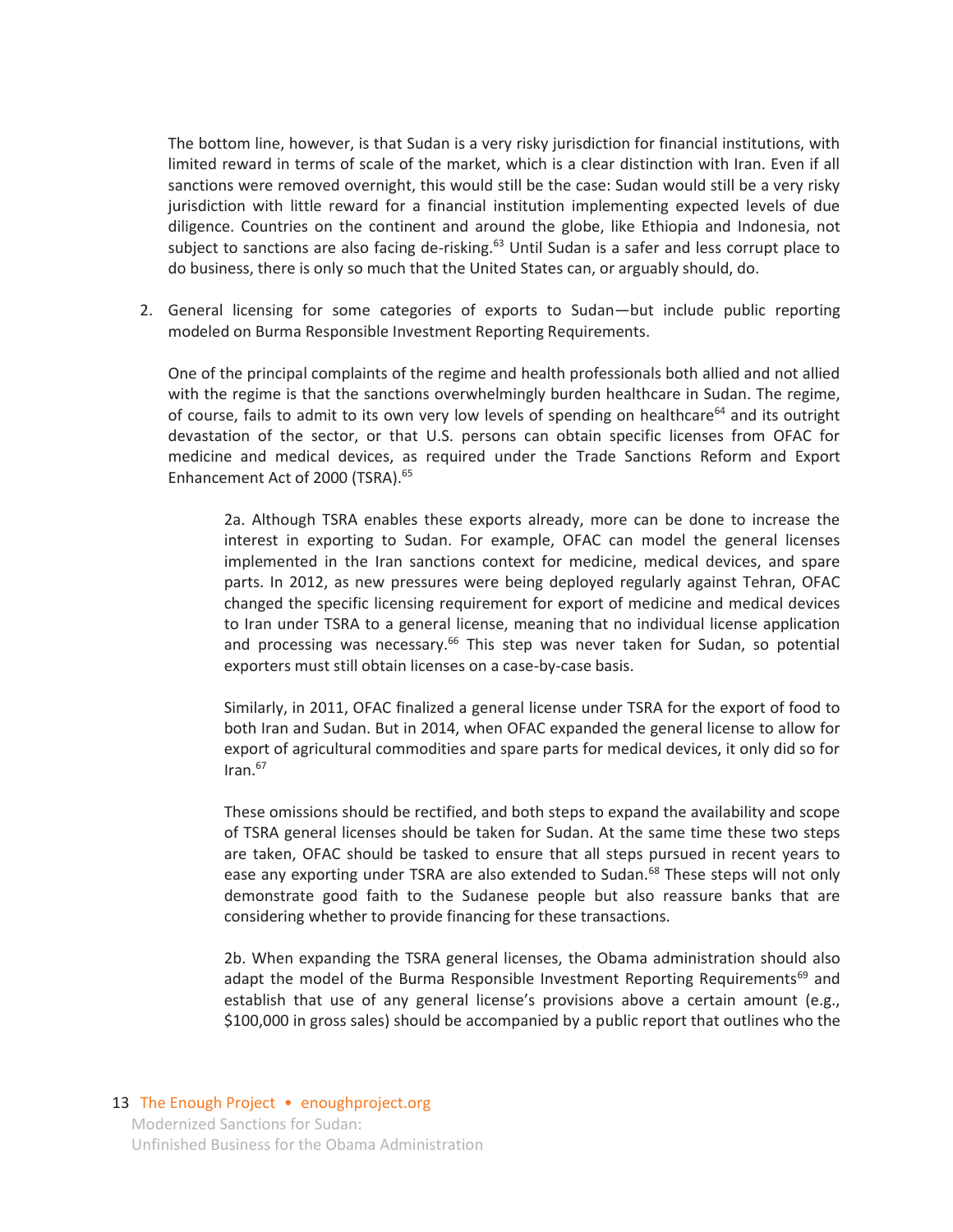company dealt with in the country, how it conducted due diligence, whether the transactions involved any engagement with the NISS or military, and what impact the transactions had on human rights. The Burma requirements have been lauded as a constructive and important step<sup>70</sup> for U.S. businesses working in a complex environment. General Electric, a potentially important actor in the Sudanese healthcare context, recently chose to file a report because of its "commitment to transparency," even though it believed it was not required to do so.<sup>71</sup> Given the impending release of the U.S. National Action Plan on Responsible Business Conduct, $72$  including a version of these requirements for Sudan and ensuring that most or all of the report content is made public will increase transparency and allow for more effective study of possible future licensing. This reporting can also help to stem de-risking by providing banks with another avenue for information and insight into the business climate in Sudan.<sup>73</sup>

3. Provide general licenses and/or "expedited consideration" for specific licenses to enable academic and people-to-people exchanges with Sudan.

The U.S. government has expanded the scope of general licenses available for engagement with Sudan in recent years, in areas such as personal communications<sup>74</sup> and some professional and academic exchanges.<sup>75</sup> The United States can and should, however, do much more to promote direct U.S. engagement with the Sudanese people, which would not only demonstrate good faith but offer additional opportunities for financial institutions to engage in clean activities in Sudan. Models for each of the following can be found in the Iran and Cuba sanctions programs and should be expanded to incorporate Sudan or ensure that the full range of general licensing has been extended to Sudan: participating in professional meetings or public conferences; exhibitions, and performances;<sup>76</sup> establishing exchange agreements with Sudanese  $instituting \, 77$  conducting professional research;<sup>78</sup> offering programs on independent media training, environmental issues, and human rights;<sup>79</sup> and hosting or participating in amateur sports activities.<sup>80</sup>

To the extent that general licenses are determined to not be possible to issue for some or all of these situations, the Obama administration could develop a model for "expedited consideration" of specific license requests. Section 413 of the Iran Threat Reduction and Syria Human Rights Act of 2012 provides for such consideration in cases where a license application is submitted in conjunction with a project that includes U.S. government assistance. $81$ Implementation of this provision resulted in a procedure where, except in limited cases, the U.S. State Department has 30 days to provide foreign policy guidance on an application, and OFAC must process the application within 90 days. $^{82}$  The U.S. departments of Treasury and State should evaluate the potential to replicate this model for Sudan and possibly extend it to other types of specific licensing cases.

While appropriate and rigorous vetting procedures will need to accompany these processes, the importance of establishing better people-to-people ties between the United States and Sudan cannot be overstated. The range of academics and ordinary citizens who have experience with the United States is shrinking, and young people have little direct exposure to the United States.

#### 14 The Enough Project • enoughproject.org Modernized Sanctions for Sudan:

Unfinished Business for the Obama Administration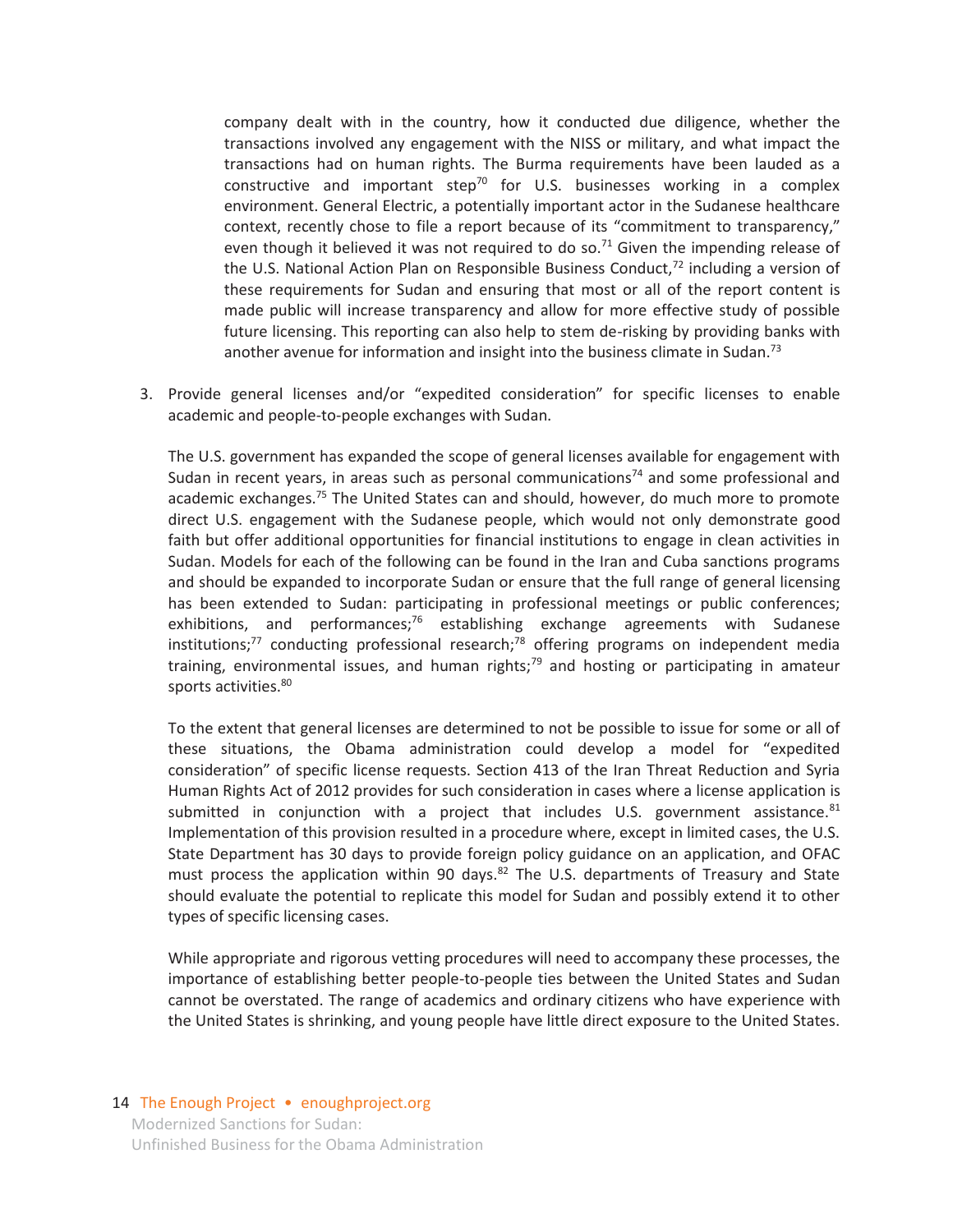Efforts that focus on youth in particular can have important long-term impact on U.S.-Sudan relations.

4. Resolve the specific licensing jurisdiction duplication between the departments of Treasury and Commerce.

Sudan is one of a small number of sanctions programs where, in some cases, companies still need to get a license from both OFAC (in the U.S. Treasury Department) and the U.S. Commerce Department to conduct an export. $83$  This makes obtaining a license for Sudan more bureaucratically complicated than for Iran or Cuba, where the agencies formally divided responsibilities. Thus, an exporter of goods to Sudan generally needs two licenses for an export, while an exporter to Iran would only need one.

This is a burden that can be reduced without significant harm to the sanctions program and can ensure that the Sudanese beneficiaries receive authorized items with minimal bureaucratic delays. This can be resolved through a delegation of authorities, which would need to be facilitated by the White House.

5. Expand the list of entities owned or controlled by the government of Sudan.

Although this sounds at first blush like an additional pressure, the effort to make public more names of entities that are owned or controlled by the government of Sudan would help to counteract private sector de-risking that can affect the willingness of Western banks and entities to undertake even business that is allowed. That is, as described above, even in cases when there is a license in place, banks may be reluctant to provide services for fear that there is a government of Sudan entity or other latent compliance issue in the picture. By significantly expanding the Specially Designated Nationals (SDN) list, which includes 157 government of Sudan owned-or-controlled entities at present (11 of which are domestic banks), the U.S. Treasury Department would provide banks with a clearer picture and increase the comfort level for engaging in authorized transactions.

#### Deploying the Enhanced Leverage for Peace

The goal of these modernized measures is to deploy them in the service of bringing the Sudanese regime to a more inclusive, single, unified peace process that aims for a negotiated transition to democracy. The U.S. role would be to provide the leverage to propel a process that leads to a truly inclusive peace deal in Sudan, the verified implementation of which would trigger the eventual removal of sanctions along with debt relief and normalized relations with the United States.

Khartoum has effectively utilized a divide-and-rule approach to negotiations, ensuring each constituency—including but not limited to those from war zones in Darfur, South Kordofan, and Blue Nile as well as the political opposition—must look out for its own interests rather than collaborate with others for a more comprehensive solution. All of the peace deals signed to date have been partial and

#### 15 The Enough Project • enoughproject.org Modernized Sanctions for Sudan: Unfinished Business for the Obama Administration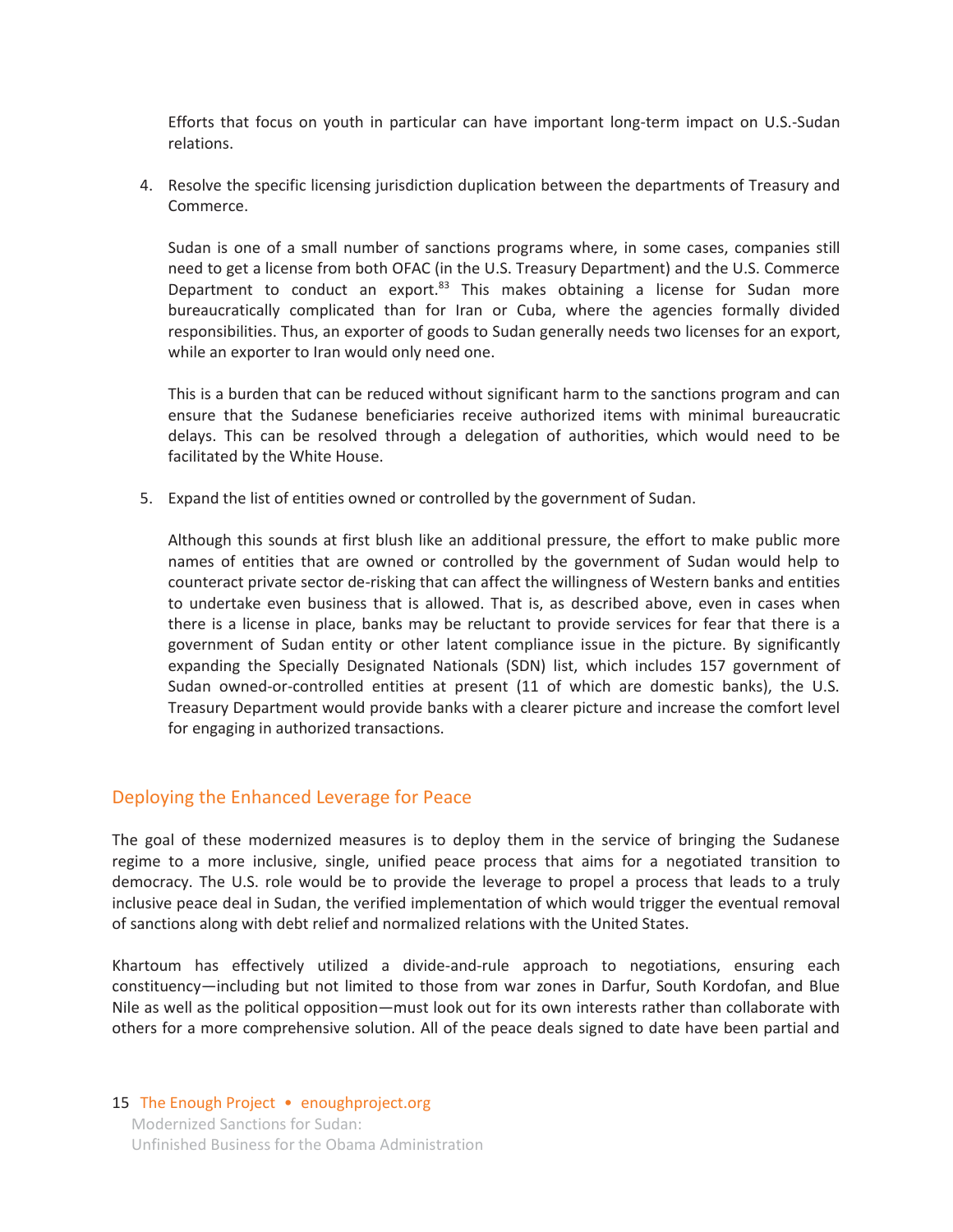largely unimplemented, with the significant exception of the part of the 2005 agreement that led to the South Sudan referendum. Ongoing efforts by the Sudanese opposition to present a more unified approach have not yet fulfilled their promise, in part because of the regime's tactics.

Current efforts spearheaded by the African Union's High-Level Implementation Panel (AUHIP) for the Two Areas, the Doha-led process aimed at bringing stability to Darfur, and the Sudanese governmentsponsored National Dialogue have all exhibited very little chance for success and are largely devoid of new ideas for how to break the deadly *status quo*. The main agreement that led to South Sudan's independence, the 2005 Comprehensive Peace Agreement (CPA), has not seen the implementation of the crucial provisions dealing with institutional reform in Sudan itself, autonomy for war-torn areas, and democratization. Khartoum's approach to the conflicts in its periphery are unleashing centrifugal forces that will make Sudan ungovernable in the long term and could threaten Sudan's ability to maintain its integrity as a nation-state—an outcome which should be prevented if at all possible.

The easing of U.S. financial pressure on the Sudanese regime would come with verifiable progress at key junctures in the regime's implementation of a new, truly inclusive national peace process that leads to a political transition. This approach would replace previous "roadmap" models that front-loaded many detailed trade-offs related to humanitarian, human rights, counter-terrorism, and peace process concerns. What we are suggesting backloads the major quid pro quos: implement a credible deal and then sanctions relief and normalization follow. A new, unified peace process and agreement would by definition be comprehensive only if it involved the government, opposition parties that have boycotted the government's controlled dialogue, armed opposition, populations directly affected by the conflict, and independent civil society organizations.

In order to enhance U.S. diplomatic efforts in support of the success of a new strategy, additional personnel must be deployed. The United States has one envoy, Ambassador Donald Booth, and one staff for two major crises: those in Sudan and South Sudan. South Sudan has received the bulk of the attention from the United States. To rectify that situation and enhance the diplomacy necessary to make progress in Sudan, the United States should appoint either a separate envoy for South Sudan or a senior deputy envoy to lead efforts on Sudan while the current envoy focuses on South Sudan. Further, once a singular peace process is initiated, a U.S. ambassador to Sudan should be appointed as well, one who could focus his or her efforts on the promotion of human rights and political transition in the country. The U.S. State Department should add additional political and economic officer positions, graded to require sufficient levels of experience and seniority, and with requisite language skills, to the U.S. embassy in Khartoum to complement this agenda. A robust contingent of U.S. diplomats, who concertedly engage in Arabic and other local languages with a broad range of Sudanese civil society actors who are not directly associated with the regime, would enhance the effectiveness of the overall strategy.

The appointment of a U.S. ambassador should be made only with verifiable progress toward an inclusive peace process in Sudan, as it would otherwise be misread, be rendered absolutely ineffective in the absence of a modernized financial pressure regime, and be exploited by Khartoum. Public U.S. diplomacy will be key in all of this, as the Sudanese people and broader international community need to understand that an enhanced U.S. effort is focused in support of peace and democracy, and the U.S.

#### 16 The Enough Project • enoughproject.org Modernized Sanctions for Sudan:

Unfinished Business for the Obama Administration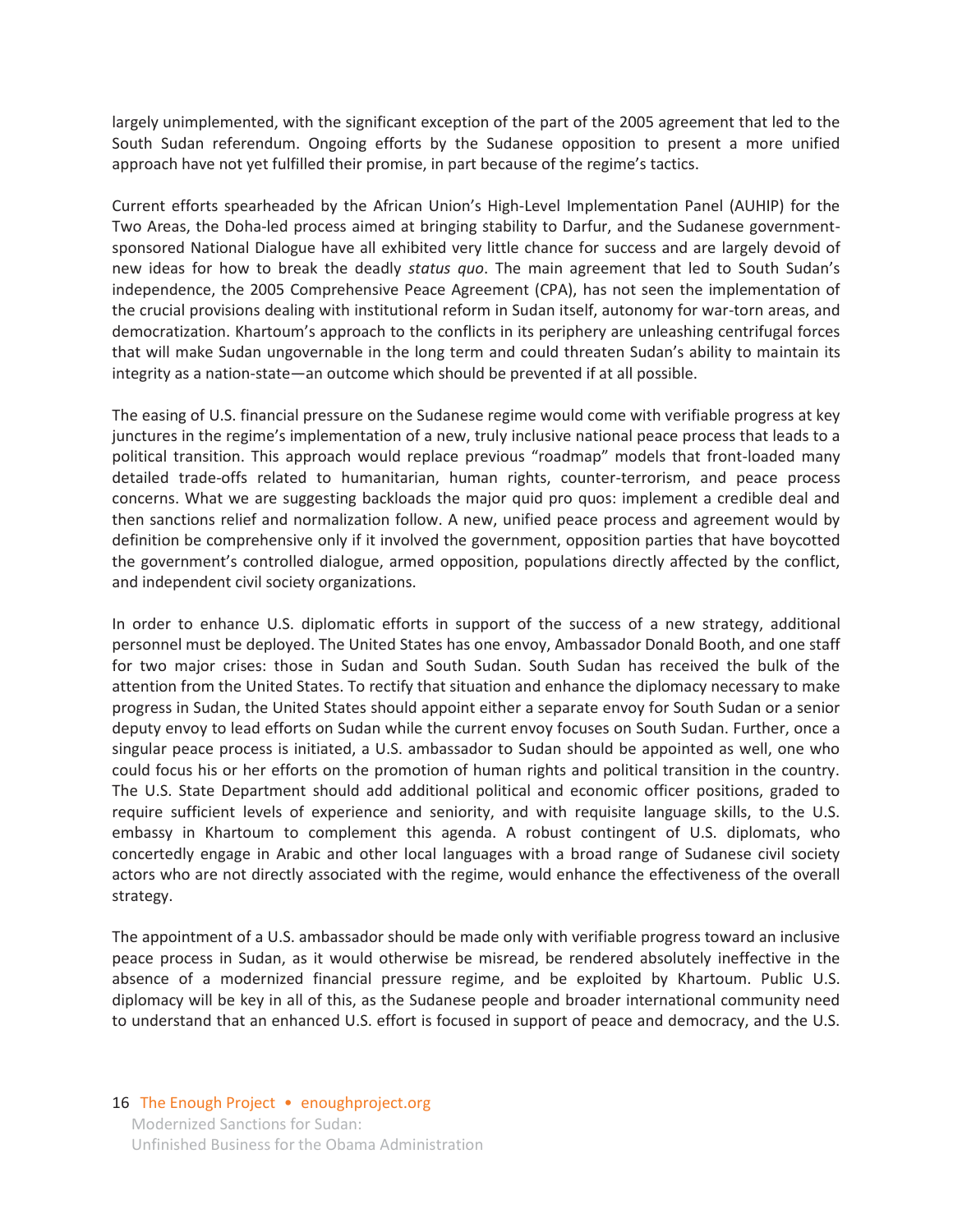government will make every effort to ensure that its financial pressures do not unduly harm civilian populations in Sudan, but target the Sudanese leaders, who have enriched themselves at the expense of the people

#### **Conclusion**

Despite all evidence to the contrary, the government of Sudan insists that U.S. sanctions are the sole reason for the country's collapsing economy and unending humanitarian crises. Over the last year, the regime has embarked on an extensive and creative campaign of manipulation and deceit to cajole policymakers into ending U.S. sanctions. With support from Washington, D.C. law firms and lobbyists, Khartoum has engaged in a sometimes surreal charm offensive to press for the end of sanctions as the cure for all of the country's woes.<sup>84</sup>

On the contrary, the government of Sudan is ultimately at fault for the hardships that the Sudanese people face. U.S. sanctions do not bomb Sudanese civilians, use starvation as a weapon, allocate a large percentage of the country's budget to the bloated military and security sectors,<sup>85</sup> or engage in human rights abuses and international humanitarian law violations so egregious as to result in charges of genocide at the International Criminal Court. The policies and actions of the al-Bashir regime justify enhanced and modernized U.S. sanctions. The government of Sudan does not deserve sanctions relief or debt relief so long as it undermines inclusive peace in Sudan and diverts public financial and military resources to attacking the Sudanese people and enriching itself.

The Obama administration is populated at the highest levels by people who have spent considerable time at certain points during their careers defending the people of Sudan. An opportunity exists near the end of this administration to invest in a new approach that builds leverage and uses that influence in support of a fresh diplomatic initiative that has a chance to move this long-tormented country closer to peace. There very likely may not be a better chance to achieve peace in Sudan for many years to come.

#### Annex 1: Sudan Sanctions Primer

In 1997, President Clinton used his authorities under the International Emergencies Economic Powers Act (IEEPA) and National Emergencies Act (NEA) to issue Executive Order 13067 and impose comprehensive economic sanctions against Sudan. The national emergency declared with respect to Sudan in this order focused on the country's "continued support for international terrorism; ongoing efforts to destabilize neighboring governments; and the prevalence of human rights violations, including slavery and the denial of religious freedom." The specific sanctions measures imposed included an

#### 17 The Enough Project • enoughproject.org Modernized Sanctions for Sudan: Unfinished Business for the Obama Administration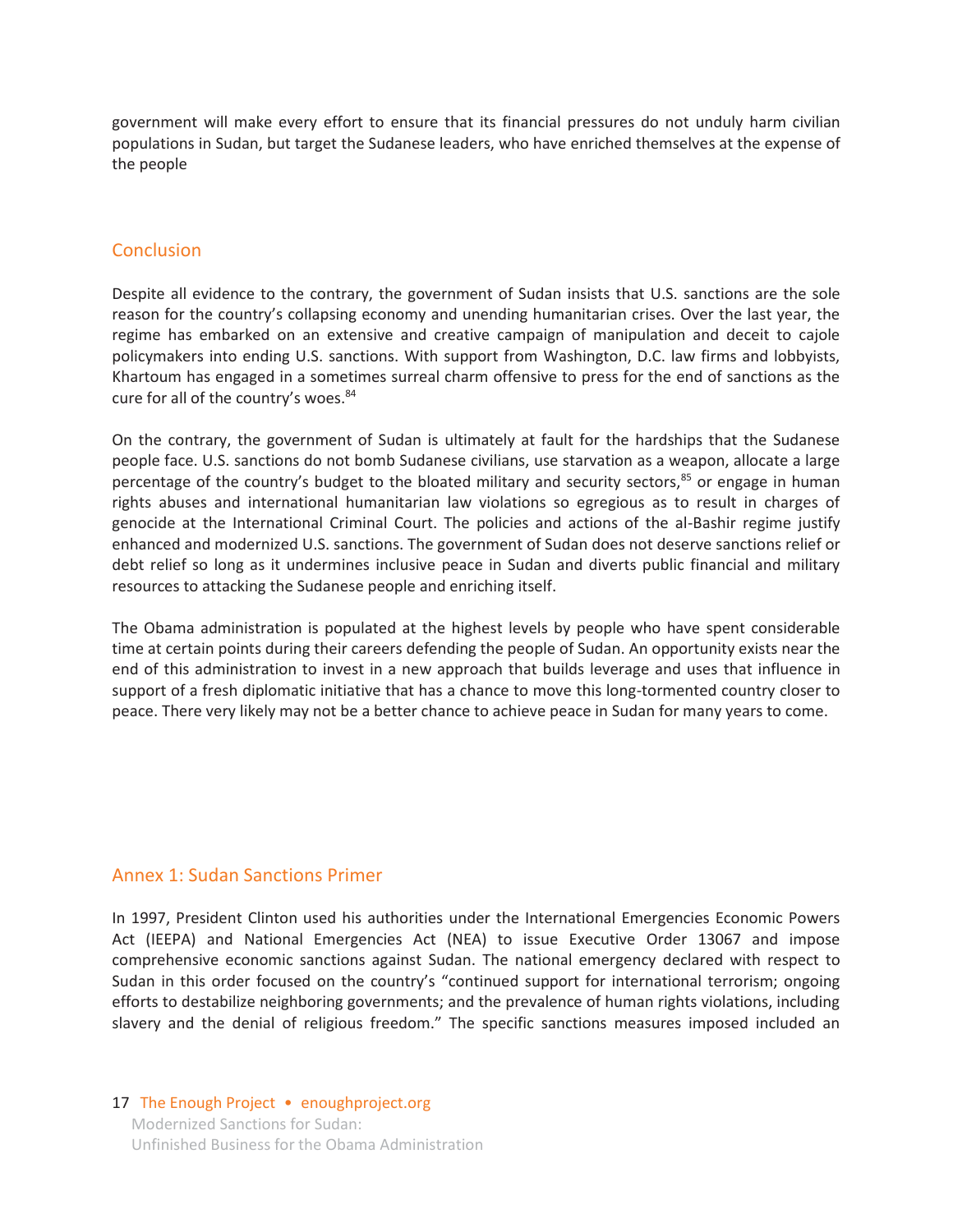import/export ban, prohibition on new investment, performance of contracts, or facilitation, and the "blocking" of the government of Sudan, using the justifications referenced above.

The "blocking" provision means that any property interest of the government of Sudan, defined to include all of its agencies and instrumentalities and any entity owned or controlled at a 50 percent or higher level, must be blocked, or frozen, when in the possession of a U.S. person, often, but not exclusively, a financial institution. U.S. persons are additionally prohibited from engaging in transactions with all such sanctioned persons. This technically applies to any such entity meeting the 50 percent threshold, even if not formally identified on the Specially Designated Nationals (SDN) list. Sanctions are enforced by OFAC on a *per se* basis, meaning that no demonstration of intent is necessary to commit a violation, even when the violation involves an entity not formally identified on the SDN list.

The structure of this program was altered somewhat in 2006 through Executive Order 13412 to, among other things, exclude its application to pre-independence South Sudan, implementing changes required by the 2006 Darfur Peace and Accountability Act.

Also in 2006, President George W. Bush issued separate and additional sanctions under Executive Order 13400, expanding the original national emergency to include Sudan's policies and actions in Darfur, specifically the "persistence of violence in Sudan's Darfur region, particularly against civilians and including sexual violence against women and girls, and by the deterioration of the security situation and its negative impact on humanitarian assistance efforts." This order, which itself is designed to implement U.N. Security Council resolution 1591, required U.S. individuals and entities to block the assets and to not transact with persons identified by the United States as meeting the criteria in the order. Only seven individuals and one entity have been named under this presidential executive order since 2006.

In addition to these economic sanctions imposed by presidential executive order and implemented principally by the Treasury Department, the Commerce Department's Bureau of Industry and Security maintains jurisdiction over the export of controlled goods, technology, and services to Sudan.<sup>86</sup> Sudan also remains on the State Sponsors of Terrorism List (SSTL), overseen by the State Department, which brings additional restrictions related to economic and foreign assistance, export controls, international financial institution voting, and direct financial transactions by U.S. persons.<sup>87</sup>

#### Annex 2: Abuse and Neglect in Sudan: The Regime's Legacy

Sudan remains beset by conflict and instability, while the regime's misguided economic policies have led to a deteriorated economy and worsening humanitarian situation. If a presidential executive order were to be issued today—as we argued above that one should—the language describing the national emergency would be quite similar to that referenced in Annex 1.

In South Kordofan and Blue Nile, the Sudanese regime combines indiscriminate aerial bombardments with the denial of humanitarian assistance, effectively attacking and then blockading these communities from sorely needed medicine, food, and supplies. These policies have had an especially devastating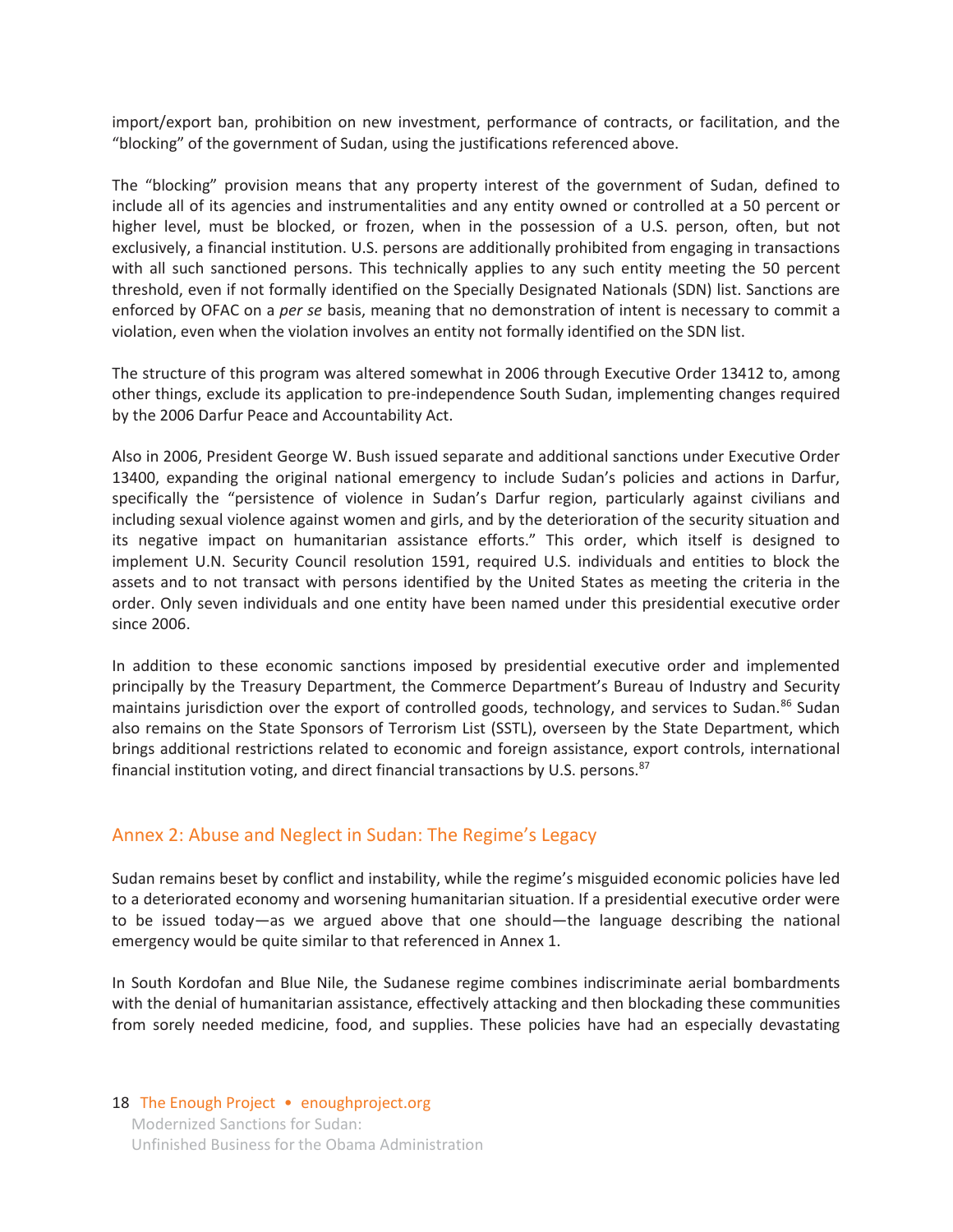effect on the people living in these conflict-affected areas. Now entering the fifth year of this conflict, the people behind armed opposition lines in South Kordofan and Blue Nile states face growing food insecurity as agricultural conditions worsen and emergency food relief grows increasingly difficult to deliver.

In Darfur, the regime engages in a similar bombing campaign, particularly near Jebel Marra, where recent indiscriminate attacks on an armed opposition stronghold had led to the forcible displacement of 105,000 people since the beginning of the year according to the United Nations.<sup>88</sup> In all conflict areas, but particularly in Darfur, the regime relies in its counterinsurgency efforts on locally recruited militias. The Sudanese government-backed Rapid Support Forces (RSF), the most recent of these militias, effectively operate as a better coordinated Janjaweed and use strikingly similar tactics to terrorize local communities.<sup>89</sup> At least 2.6 million people remain displaced in Darfur and killings, rape, and plunder occur daily. At the same time, the regime has done everything in its power to impede and end UNAMID, the hybrid AU-U.N. joint peacekeeping operation, even as violence and displacement continue, and conflict over control over Darfur's artisanal gold mining intensifies.

In 2011, South Sudan voted to secede, taking around 70 percent of what was Sudan's oil wealth with it. Despite six years to plan for this very likely outcome, the Sudanese government did virtually nothing to prepare for the ensuing economic shock and the immense socioeconomic costs. Since South Sudan's secession, Sudan's economy has continued to decline, as the regime struggles to replace the easy money and foreign economic support that oil provided. President al-Bashir has responded by tightening his inner circle, which now consists almost entirely of trusted family members and high-ranking military and security officials. As al-Bashir has turned the regime further inward, the National Intelligence and Security Services (NISS) along with other parastatal entities, such as the Rapid Support Forces have risen in importance, making Sudan an even more authoritarian and oppressive state.

As the regime continues to massively under-invest in the country's people and institutions, it also continues to wage war against opposition groups and the civilian populations in Darfur, South Kordofan, and Blue Nile, as described above. While armed conflict is limited to the rural areas, the regime's repression of civil society and subversion of the democratic process extends throughout the country. Dissent is scarcely tolerated, and Sudan remains one of the most corrupt and least transparent countries in the world. The farcical National Dialogue exemplifies the regime's unwillingness to make meaningful reforms or share power. Although years in the making, every important opposition group boycotted this process noting the regime's disingenuousness and stating that this dialogue is just another tactic to misrepresent Sudan's political situation and indefinitely delay reform.

#### 19 The Enough Project • enoughproject.org Modernized Sanctions for Sudan: Unfinished Business for the Obama Administration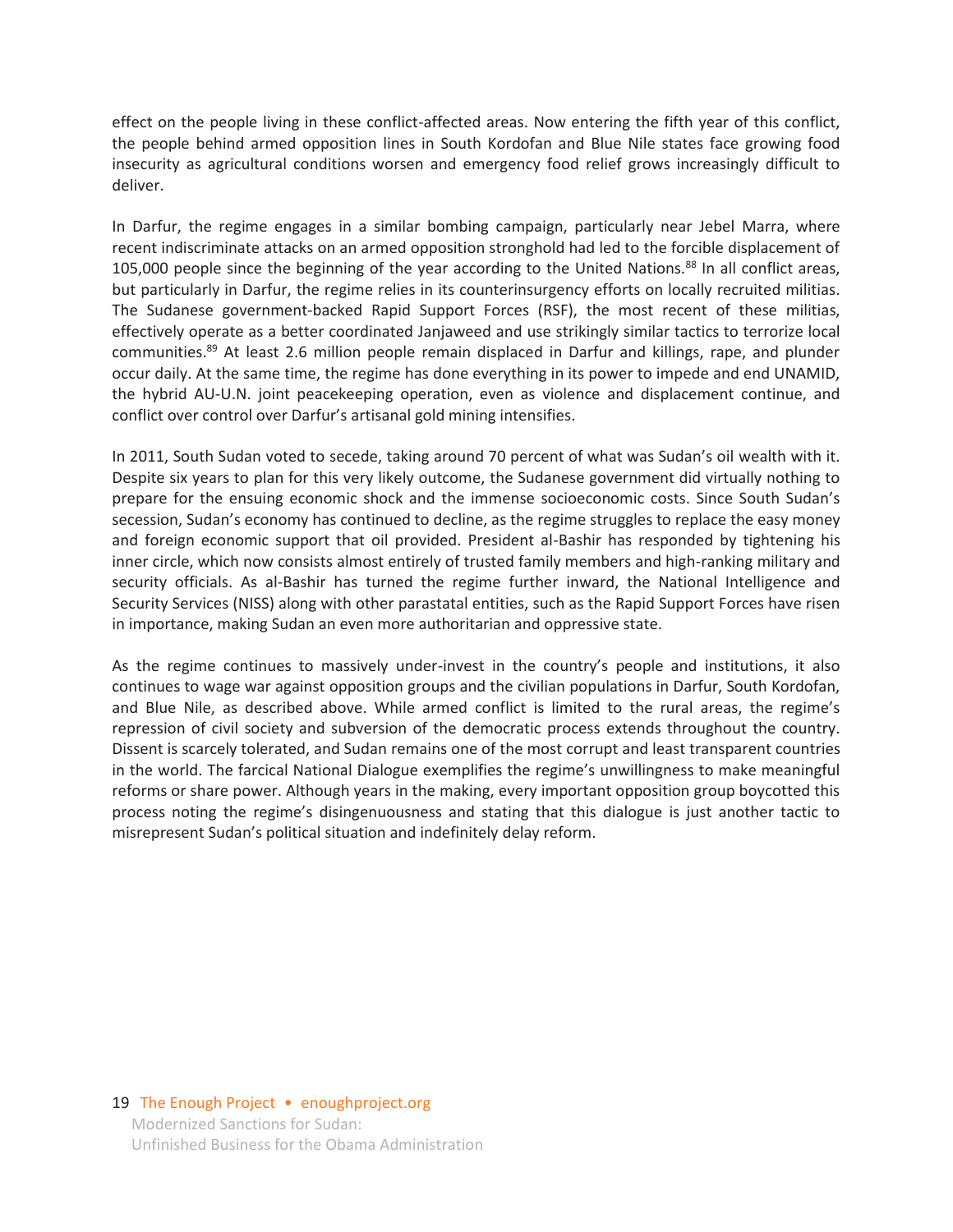#### Endnotes

 $\overline{\phantom{a}}$ 

 $1$  One important distinction, for example, lies in the political and economic power of the middle class and in the regime's concern for middle-class interests. Sudan's middle class is struggling and disempowered, with limited leverage over the regime in Khartoum. The Iranian regime wanted to placate the middle class and was concerned about instability generated from their interests being consistently subverted by the sanctions. Personal communication with international lawyer specialized in economic sanctions enforcement and obligations associated with U.S. sanctions on Iran, Washington, D.C., March 2016.

<sup>2</sup> January 16, 2016 was a milestone for the Iran nuclear deal. On that day, the International Atomic Energy Agency (IAEA) verified that Iran had completed the required steps under the Joint Comprehensive Plan of Action (JCPOA), a framework deal adopted on October 18, 2015 by the P5+1 (China, France, Germany, Russia, the United Kingdom, and the United States), the European Union, and the government of Iran to ensure that Iran's nuclear program would be exclusively peaceful. Many sanctions measures related directly to Iran's nuclear activity that had been imposed by the United Nations, the European Union, and the United States were immediately lifted. With respect to U.S. sanctions, however, those that were lifted were almost exclusively extraterritorial or "secondary" sanctions that mainly affect non-U.S. persons. With some exceptions, U.S. persons may not be involved in most business with Iranian persons or entities; U.S. correspondent banks are still barred from clearing non-licensed U.S. dollar transactions involving Iran and are obliged to block any funds in which a Specially Designated National (SDN) has an interest; and U.S. export controls remain largely unchanged, aside from some activities that require specific licenses. Significantly, a new general license issued by OFAC permits most transactions with Iran by non-U.S. subsidiaries owned or controlled by a U.S. parent, albeit with many restrictions. The United States also de-listed more than 400 names from the SDN list for Iran, but a large number of individuals and entities remain designated and are subject to sanctions for reasons related to terrorism, human rights abuses, affiliation with Iran's Revolutionary Guards, and proliferation of weapons of mass destruction. Secondary sanctions still apply to these SDNs, and non-U.S. persons can be punished for extending material support to them. It bears noting that less than 24 hours after the United States extended sanctions relief with Iran, the U.S. government imposed new, limited sanctions on certain Iranian individuals and entities that had defied U.N. resolutions prohibiting ballistic missiles tests. Finally, the JCPOA contains a provision for immediately resuming EU and U.S. sanctions—without a U.N. Security Council vote—if Iran is found to have failed in its commitments to reduce its nuclear arms under the deal. As a totality, this demonstrates that many sanctions with respect to Iran remain in place, as what is essential for broad-based sanctions relief is verified implementation over a period of time, rather than verbal commitments. 3 <sup>3</sup> We recognize that what is presented here is a somewhat simplified version of the "playbook" used in Iran and elsewhere, but this is necessary for two reasons. First, every situation is inherently nuanced and complex in a way that cannot be fully represented in a brief report. Second, and more importantly, the time remaining for the Obama administration to act is short, so we extract here those analogies and elements of most relevance and that can be deployed with the greatest effect and with the most efficient use of resources. 4

 On March 21, 2016, despite the widespread opposition of several key Sudanese stakeholders, the AUHIP chair, Thabo Mbeki, and the government of Sudan signed a roadmap agreement on addressing conflict in Darfur, South Kordofan, and Blue Nile. Opponents and non-signatories to this roadmap agreement included the influential unarmed political opposition group National Umma Party and some of the most powerful armed opposition groups in Darfur, South Kordofan, and Blue Nile: the Sudan People's Liberation Movement-North (SPLM-N), Justice and Equality Movement (JEM), and the Sudan Liberation Movement group led by Minni Minawi (SLM-MM). These parties objected to the hastiness of the conclusion of the agreement and to the pressure to recognize and endorse the inclusiveness of a national dialogue, a process that they do not consider inclusive. The AUHIP's signing of a

#### 20 The Enough Project • enoughproject.org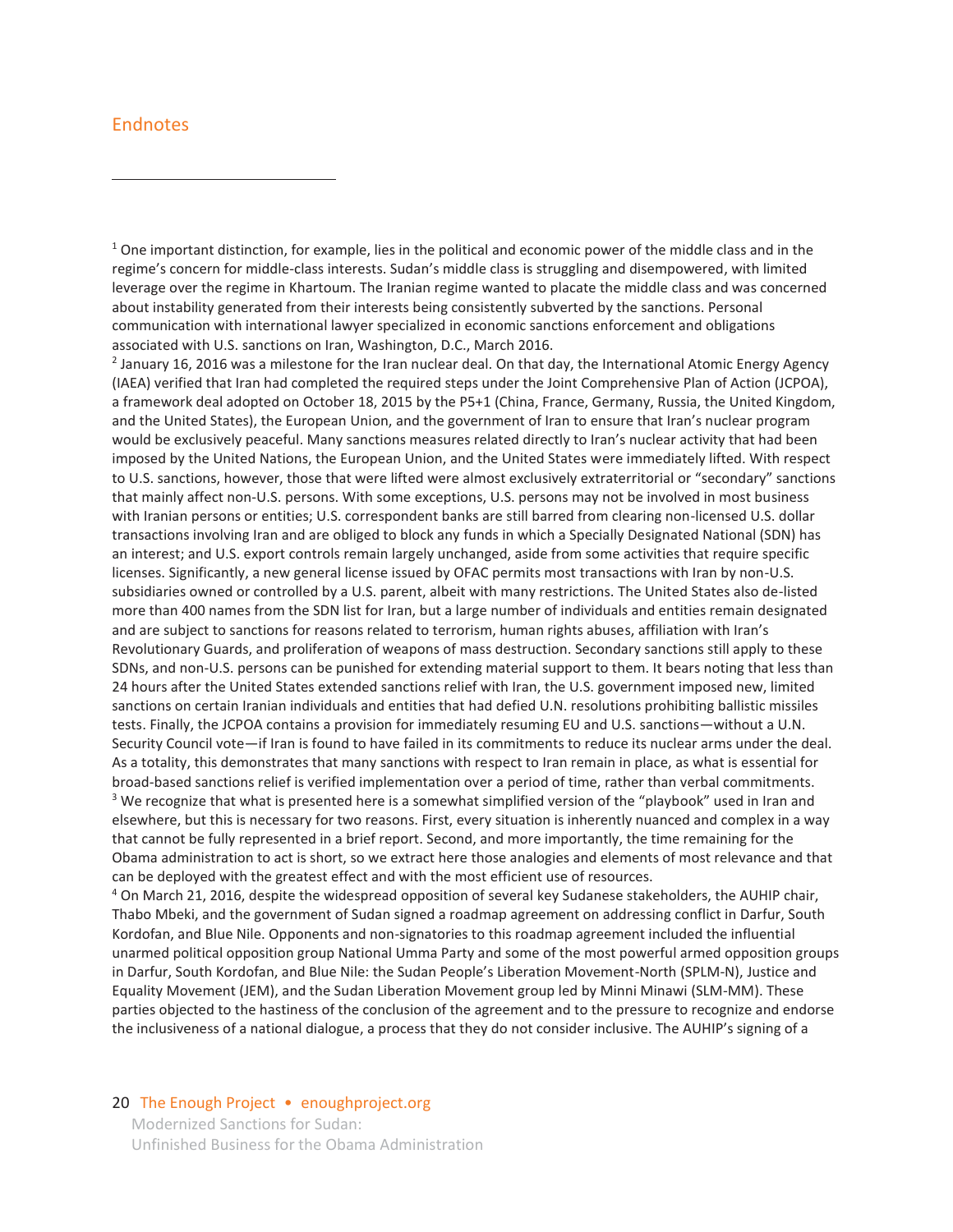roadmap agreement to resolve a conflict that did not have sufficient support from key parties to the conflict has been criticized for partiality. It is considered to reflect the Sudanese government's lack of political will to reach truly comprehensive solutions on Sudan's conflicts—particularly as the signing of the agreement coincided with fresh coordinated attacks by Sudanese government forces on several key positions in South Kordofan held by the SPLM-N. The African Union and the U.S. government are encouraging the non-signatories to join the roadmap agreement. Sudan Tribune, "Sudanese army retakes strategic positions in S. Kordofan: official," March 29, 2016, available at http://www.sudantribune.com/spip.php?article58458; Radio Tamazuj, "Govt and rebels clash in Sudan's Nuba Mountains," March 29, 2016, available at https://radiotamazuj.org/en/article/govt-and-rebels-clashsudans-nuba-mountains; Dabanga, "El Mahdi: AUHIP mediator Mbeki 'rushed to sign Sudan roadmap,'" March 25, 2016, available at https://www.dabangasudan.org/en/all-news/article/el-mahdi-auhip-mediator-mbeki-rushed-tosign-sudan-roadmap; Dabanga, "Sudan rebels, Umma reject 'fake participation in National Dialogue,'" March 24, 2016, available at https://www.dabangasudan.org/en/all-news/article/sudan-rebels-umma-reject-fakeparticipation-in-national-dialogue; Sudan Tribune, "Washington putting pressure on Sudanese to sign peace roadmap: sources," March 24, 2016, available at http://www.sudantribune.com/spip.php?article58401; Hafiz Mohamed, "Is Sudan's roadmap a failure for AUHIP," *Sudan Tribune*, March 24, 2016, available at http://www.sudantribune.com/spip.php?article58408; Chairperson of the Commission of the African Union, "The African Union Welcomes the Signing of a Roadmap Agreement by the Sudanese Government for Inclusive National Dialogue in Sudan," Press release, March 23, 2016, available at

http://www.peaceau.org/uploads/auc.press.release.sudan.23.03.2016.pdf; Sudan Democracy First Group, "A Continuation of Failure: The AUHIP Sign a Unilateral Road Map Agreement with the NCP," March 22, 2016, available at http://www.democracyfirstgroup.org/a-continuation-of-failure-the-auhip-sign-a-unilateral-road-mapagreement-with-the-ncpf; Sudan Tribune, "Sudan, AUHIP sign Roadmap Agreement, but opposition declines," March 22, 2016, available at http://www.sudantribune.com/spip.php?article58385; Dabanga, "Sudan opposition refuse to sign AUHIP roadmap," March 22, 2016, available at https://www.dabangasudan.org/en/allnews/article/sudan-opposition-refuse-to-sign-auhip-roadmap. See also Omer Ismail, "Sudan's national 'monologue,'" *Sudan Tribune*, October 24, 2016, available at http://www.sudantribune.com/spip.php?article56827.

<sup>5</sup> See lists of Darfur-related U.S. legislation passed between 2004 and 2013, available from the Save Darfur website

at http://savedarfur.org/take-action/legislation/ (last accessed March 2016). 6 U.S. President (William J. Clinton), Executive Order 13067, "Blocking Sudanese Government Property and Prohibiting Transactions With Sudan," sec. 2(b), November 5, 1997, available at

https://www.treasury.gov/resource-center/sanctions/Documents/13067.pdf; U.S. President (George W. Bush), Executive Order 13400, "Blocking Property of Persons in Connection With the Conflict in Sudan's Darfur Region," April 26, 2006, available at https://www.treasury.gov/resource-center/sanctions/Documents/13400.pdf; U.S. President (George W. Bush), Executive Order 13412, "Blocking Property and Prohibiting Transactions With the Government of Sudan," sec. 4(b), October 17, 2006, available at https://www.treasury.gov/resourcecenter/sanctions/Documents/13412.pdf.<sup>7</sup> The United States has provided more than \$7 billion to the people of Sudan in humanitarian, transition and reconstruction assistance, and peacekeeping support. U.S. State Department Bureau of African Affairs, "U.S. Relations With Sudan," Fact sheet, November 3, 2015, available at http://www.state.gov/r/pa/ei/bgn/5424.htm.

<sup>8</sup> BNP also had to suspend certain banking transactions, terminate a number of executives, and take on additional compliance measures. The case involved a wide range of U.S. and French regulatory and law enforcement agencies. For a summary see the U.S. Justice Department Office of Public Affairs, "BNP Paribas Agrees to Plead Guilty and to Pay \$8.9 Billion for Illegally Processing Financial Transactions for Countries Subject to U.S. Economic Sanctions," Press release, June 30, 2014, available at https://www.justice.gov/opa/pr/bnp-paribas-agrees-plead-

#### 21 The Enough Project • enoughproject.org

 $\overline{\phantom{a}}$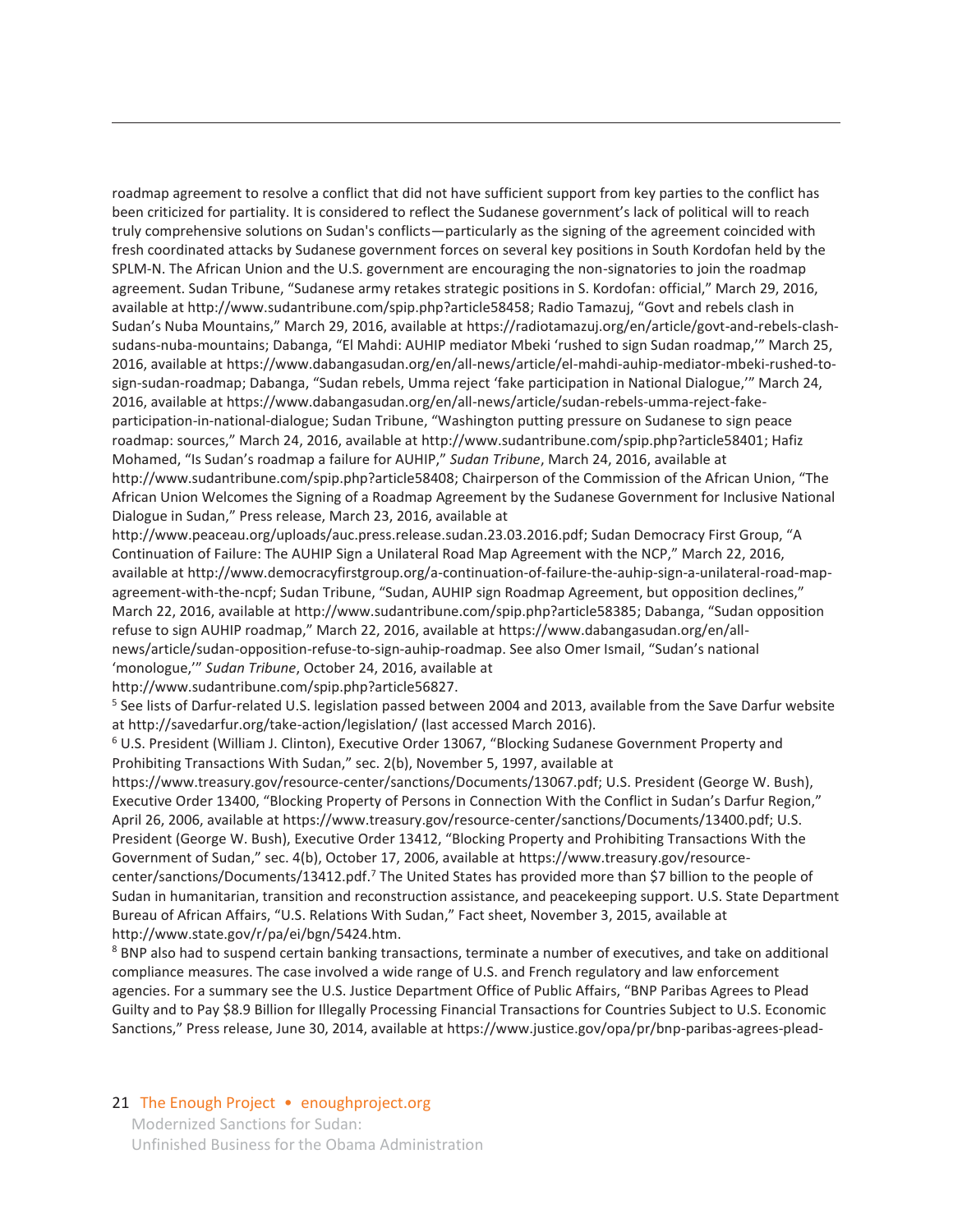guilty-and-pay-89-billion-illegally-processing-financial. The final measures were taken in 2015. Nate Raymond, "BNP Paribas sentenced in \$8.9 billion accord over sanctions violations," Reuters, May 1, 2015, available at http://www.reuters.com/article/us-bnp-paribas-settlement-sentencing-idUSKBN0NM41K20150501. 9 <sup>9</sup> For a selection of sources and statements see Sudan Tribune, "Arab League renews calls for lift of sanctions on Sudan," March 12, 2016, available at http://www.sudantribune.com/spip.php?article58284; Hamdan Wadi Dldoom, "How US sanctions hurt ordinary Sudanese families," *The Herald* [Zimbabwe], March 7, 2016, available at http://www.herald.co.zw/how-us-sanctions-hurt-ordinary-sudanese-families/; Sudan Vision, via BBC Monitoring, "Sudanese editorial views US stance on 'increased' violence in Darfur region," March 1, 2016; Teresa Walsh, "Stuck on Washington's Blacklist: Sudan says its designation as a sponsor of terrorism is all politics," *U.S. News & World Report*, February 23, 2016, available at http://www.usnews.com/news/the-report/articles/2016-02-23/obamasoftens-on-iran-and-cuba-what-about-sudan; *Akhir Lahzah* newspaper, via BBC Monitoring, "Committee formed to urge USA to lift economic sanctions on Sudan," February 23, 2016; Philip Giraldi, "Killing by Sanctions," The Unz Review, February 23, 2016, available at http://www.sudanembassy.org/index.php/news-events/1239-killing-bysanctions; Pan African News Agency, "Saudi Arabia leads campaign against US economic sanctions on Sudan," February 23, 2016; Sudan News Agency, "Finance Minister calls IMF to remedy economic sanctions' repercussions," February 22, 2016, available at http://suna-sd.net/suna/showNews/285520/en; Sudan News Agency, "Russian Ambassador Appreciates Stances of Sudan in Support of Russia," February 22, 2016; Sudan News Agency, "Zambia Affirms Its Support to Sudan Efforts to Lift U.S. Sanctions," February 22, 2016; Sudan Tribune, "Sudan reiterates rejection of U.S. conditions for sanctions lift, hits to stop anti terror cooperation," February 17, 2016, available at http://www.sudantribune.com/spip.php?article58036; Sudan News Agency, via BBC Monitoring, "Sudan invites US Congressmen to visit country in April – official," February 16, 2016; Sudan Vision, "International Circles Obstruct Development March in Sudan: Parliament Speaker," February 15, 2016, available at http://news.sudanvisiondaily.com/details.html?rsnpid=260517; Mubarak M. Musa, Embassy of the Republic of the Sudan, "Africa Is Not Neutral Towards Sudanese Plight In The Face Of Lifting US Collective Sanctions," PR Newswire, February 11, 2016, available at http://www.prnewswire.com/news-releases/africa-is-not-neutraltowards-sudanese-plight-in-the-face-of-lifting-us-collective-sanctions-300219265.html; Sudan Tribune, "African Union summit to formally demand Washington to lift Sudan sanctions," January 24, 2016, available at http://www.sudantribune.com/spip.php?article57788; African Union Commission Directorate of Information and Communication, "The Commissioner for Political Affairs met with the Sudanese Women's Organizations of the National Group for Human Rights," Press release, January 19, 2016, available at http://www.au.int/en/sites/default/files/pr\_005\_-\_swg-19\_january\_2016.pdf; Sudan Tribune, "UN rapporteur calls for setting timeframe to lift US sanctions on Sudan," December 1, 2015, available at http://www.sudantribune.com/spip.php?article57213; Embassy of the Republic of the Sudan, "Renewal of U.S. National Emergency against Sudan," PR Newswire, October 31, 2015, available at http://www.prnewswire.com/news-releases/renewal-of-us-national-emergency-against-sudan-300169879.html; Embassy of the Republic of the Sudan, "Embassy of the Republic of the Sudan: Renewal of U.S. Sanctions against Sudan is Unjustified Routine," PR Newswire, October 25, 2015, available at http://www.prnewswire.com/newsreleases/embassy-of-the-republic-of-the-sudan--renewal-of-us-sanctions-against-sudan-is-unjustified-routine-456494133.html; U.N. General Assembly, "As Sixth Committee Begins Session, Speakers Stress Measures to Combat Terrorism Must Not Diverge from International Law," Seventieth Session,1st & 2nd Meetings (AM & PM), GA/L/3496, Press release, October 12, 2015, available at http://www.un.org/press/en/2015/gal3496.doc.htm; U.N. Human Rights Council, "Council holds interactive dialogue with Independent Expert on situation of human rights in the Central African Republic," Press release, September 30, 2015, available at http://www.ohchr.org/en/NewsEvents/Pages/DisplayNews.aspx?NewsID=16537&LangID=E.<br><sup>10</sup> Faisal Babacar, "National Congress and peg siege," Sudanile, February 11, 2016, available at

#### 22 The Enough Project • enoughproject.org

 $\overline{a}$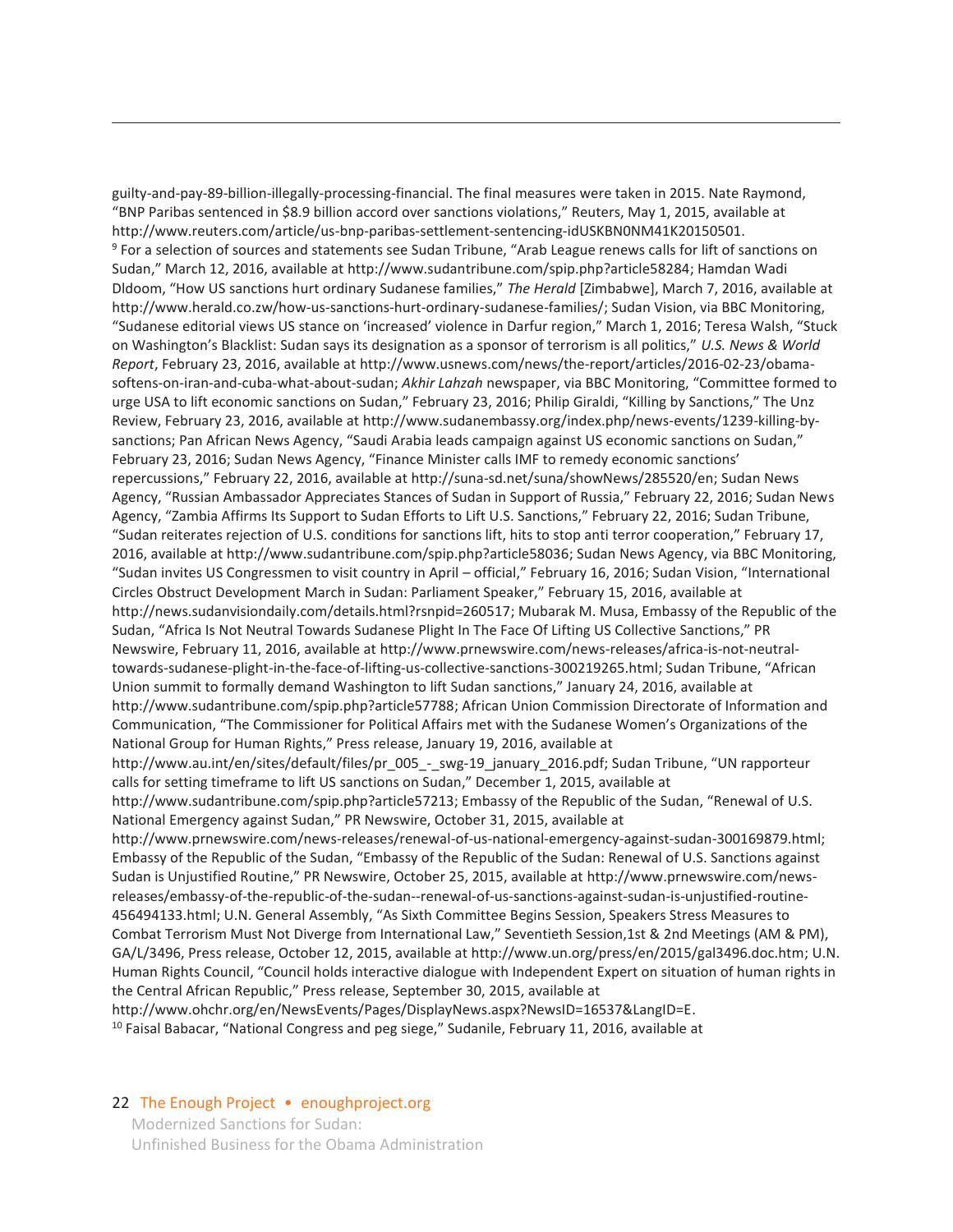http://www.sudanile.com/index.php?option=com\_content&view=article&id=90508:2016-02-11-09-16- 09&catid=939&Itemid=55; Haydar Ahmed Khairallah, "Lift and keep the sanctions: national sovereignty crisis," *Al Jareeda*, via Sudanile, February 8, 2016, available at

http://www.sudanile.com/index.php?option=com\_content&view=article&id=90452:2016-02-08-10-27- 51&catid=1008&Itemid=64; Anwar Shambal, "Renewal of economic sanctions," *Hurriyat*, March 18, 2012, available at http://www.hurriyatsudan.com/?p=57485; Dalia Haj-Omar, "Khartoum Might Lose Its Grip," *The New York Times*, March 1, 2012, available at http://www.nytimes.com/roomfordebate/2012/02/29/how-to-preventanother-darfur/khartoum-might-lose-its-grip; Hurriyat, "Rights groups Sudanese US: lifting of sanctions on the government poses a direct threat to thousands of civilians," August 20, 2011, available at

http://www.hurriyatsudan.com/?p=32991.<br><sup>11</sup> Amy Maxmen, "Sudan Sanctions Deprive 'Whole Nation' of Health Care," FP, January 14, 2016, available at http://foreignpolicy.com/2016/01/14/sudan-sanctions-deprive-whole-nation-of-health-care/2/.

<sup>12</sup> Email exchange with U.S.-based democracy and governance nonprofit program officer, March 2016.<br><sup>13</sup> A broad-based group of 58 nongovernmental organizations recently wrote to the Secretaries of State and

Treasury to outline their concerns in detail and request a public statement from the Obama administration, as well as a public dialogue on these challenges. Letter to Jacob L. Lew and John F. Kerry, February 25, 2016, available at http://www.charityandsecurity.org/system/files/Sign%20on%20Ltr%20Fin%20Access\_1.pdf. See also, Charity and Security Network, "More than 50 Organizations Ask U.S. Treasury, State for Help with Access to Banking Services," February 24, 2016, available at http://www.charityandsecurity.org/50\_Nonprofits\_Ask\_Treasury.<br><sup>14</sup> Interview with Sudanese business leader, January 2016.

<sup>15</sup> The Reporter (Addis Ababa), "Ethio-Sudan Growing Ties Paving a Way Towards Economic Integration," AllAfrica.com, July 11, 2015, available at http://allafrica.com/stories/201507141010.html; The Economist Intelligence Unit, "Sudan's economic ties with Ethiopia are deepening," July 18, 2014, available at http://country.eiu.com/article.aspx?articleid=792035063&Country=Ethiopia&topic=Politics&subtopic=Forecast&s ubsubtopic=International+relations&u=1&pid=1864031970&oid=1864031970&uid=1; Sudan Tribune, "Sudan becomes second largest investor in Ethiopia after China," July 16, 2014, available at

http://www.sudantribune.com/spip.php?article51698; Al-Sammani Awadallah, "Sudanese Investments in Ethiopia Hit \$2.4 Billion," *Sudan Vision*, July 13, 2014, available at

http://news.sudanvisiondaily.com/details.html?rsnpid=238197.

 $\overline{a}$ 

16 Suliman Baldo, "Exodus from Sudan: The flight of human capital and the growth of a parasitic economy," *Sudan Tribune*, November 21, 2015, available at http://www.sudantribune.com/spip.php?article57123; Suliman Baldo, "Beyond the Façades of Khartoum: The rise of Sudan's 'nouveau riche' and increased economic disparity," *Sudan Tribune*, November 22, 2015, available at http://www.sudantribune.com/spip.php?article57132.<br><sup>17</sup> Dabanga, "'No quick fix for Sudan's hard currency crisis': economist," January 20, 2016, available at

https://www.dabangasudan.org/en/all-news/article/no-quick-fix-for-sudan-s-hard-currency-crisis-economist; Eric Reeves, "Kleptocracy in Khartoum: Self-Enrichment by the National Islamic Front/National Congress Party," pp. 2, 9 (Washington: Enough Forum, December 2015), available at http://www.enoughproject.org/reports/enoughforum-kleptocracy-khartoum.

<sup>18</sup> The World Bank, "Sudan: Overview," available at http://www.worldbank.org/en/country/sudan/overview (last accessed March 2016).

<sup>19</sup> The Sentry, "Sudan" country brief, July 2015, available at https://thesentry.org/country-briefs/sudan/. See also Global Financial Integrity, data for Sudan available at http://www.gfintegrity.org/issues/data-by-country/ (last accessed March 2016); Transparency International, 2015 Corruption Perceptions Index data for Sudan available at http://www.transparency.org/cpi2015#results-table (last accessed March 2016).

#### 23 The Enough Project • enoughproject.org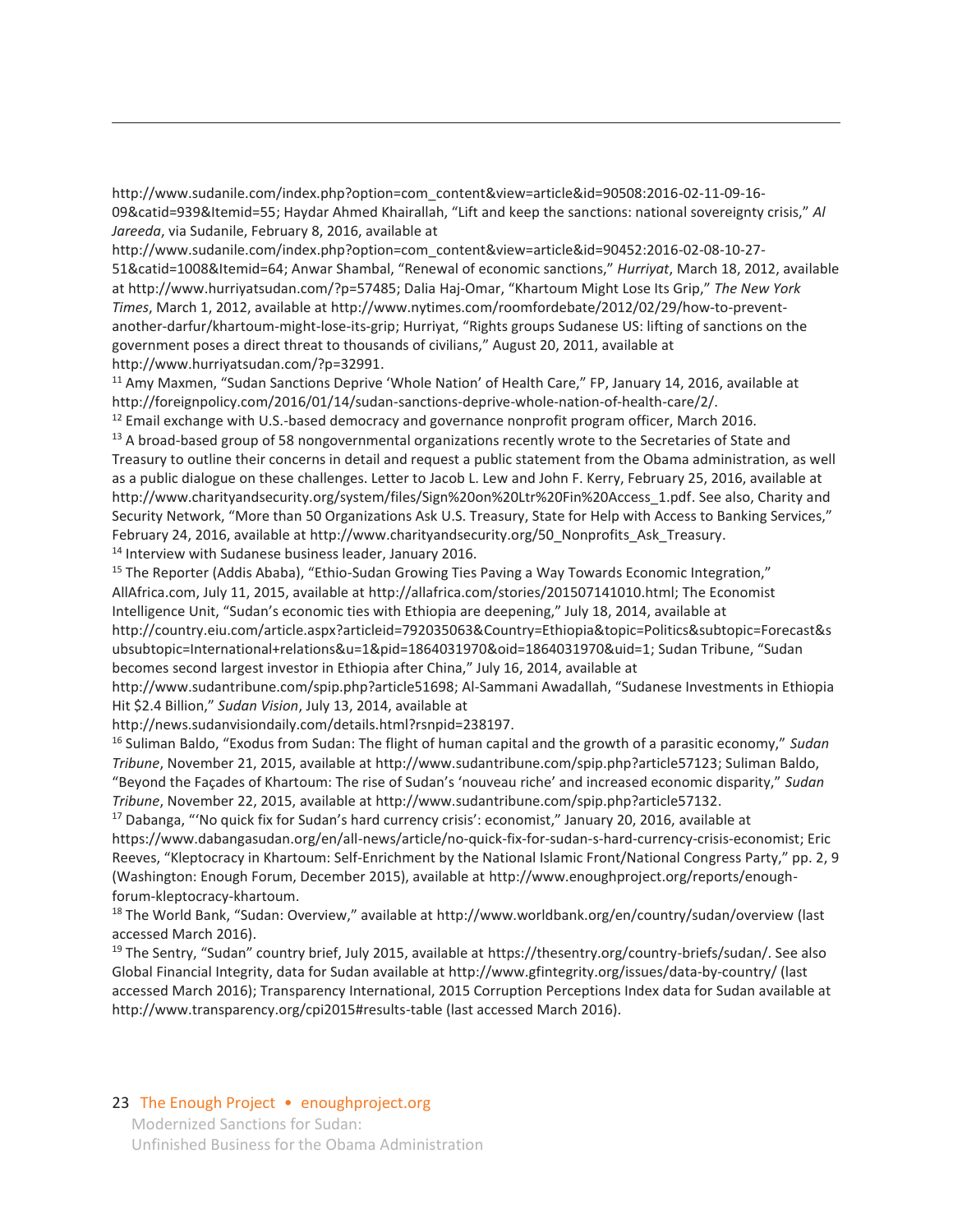<sup>20</sup> The 2015 African Economic Outlook estimated the public spending on health and education in Sudan was 3.6 percent of the budget in 2014 and was expected to fall to 2.8 percent in 2015. Suwareh Darbo, "Sudan 2015," pp. 4, 5, 12 (Paris: African Economic Outlook with the African Development Bank, Organization for Economic Cooperation and Development, U.N. Development Programme, 2015), available at

http://www.africaneconomicoutlook.org/fileadmin/uploads/aeo/2015/CN\_data/CN\_Long\_EN/Sudan\_GB\_2015.pd f. World Bank data (available at http://data.worldbank.org/indicator/SH.XPD.PUBL.GX.ZS) indicates that 11.4 percent of government spending in Sudan goes to healthcare. The percentage of total government spending on education in Sudan is not given by the World Bank, but the data on this indicator for other countries is available at http://data.worldbank.org/indicator/SE.XPD.TOTL.GB.ZS. All sites were last accessed in March 2016.<br><sup>21</sup> There are few reliable sources estimating the rates of public spending on the military in Sudan. Dr. Siddig

Umbadda provides one, noting in a 2014 report, "Expenditure on defense, security and police amounted to about 64% of chapter 1 and 2 (remunerations and procurement of commodities and services) in the 2014 budget, and 62% in 2012." Siddig Umbadda, "Towards Institutional Reform and Economic Policies Supporting Stability (After Political Reconciliation)," p. 12 (Nairobi: Sudan Democracy First Group, September 2014), available at http://www.democracyfirstgroup.org/News/Economic%20Policies%20ENGLISH%20FINAL.pdf. The World Bank provides data on military spending as percentage of gross domestic product and as a percentage of public spending for many countries (available at http://data.worldbank.org/indicator/MS.MIL.XPND.GD.ZS and at http://data.worldbank.org/indicator/MS.MIL.XPND.ZS) but as of March 2016 these data fields are blank for Sudan. The Stockholm International Peace Research Institute (SIPRI) Military Expenditure Database, available at http://www.sipri.org/research/armaments/milex/milex\_database also has no data since 2006 as of March 2016. <sup>22</sup> Sudan Tribune, "Bashir says more money be spent on security and defence," December 14, 2015, available at http://www.sudantribune.com/spip.php?article57367.

<sup>23</sup> As stated by the U.S. Treasury Department in a 2009 report on the effectiveness of Sudan sanctions, "It should be remembered that a sanctions program is but one part of a larger foreign policy toolkit, and any assessment of the effectiveness of sanctions must consider the sanctions in their proper role as an instrument of foreign policy, not as the complete expression of that policy." As we argue throughout, the Sudan sanctions regime is well-placed to become a critical instrument of an enhanced toolkit. U.S. Treasury Department Office of Foreign Assets Control, "Effectiveness of U.S. Sanctions with Respect to Sudan," p. 1, report to Congress, January 2009, available at https://www.treasury.gov/resource-center/sanctions/Documents/sudan\_report\_030509.pdf.

<sup>24</sup> The mission statement for The Sentry notes that it "uses open source data collection, field research, and stateof-the-art network data analysis technology, and works in partnership with local and international civil society organizations, journalists, and governments." The Sentry, "About," available at https://thesentry.org/about/ (last accessed March 2016).

<sup>25</sup> In general, OFAC defines a "U.S. person" to be U.S. citizens and permanent residents wherever they are located, any persons located within the United States, and entities incorporated or organized in the United States. Title 31 U.S. Code of Federal Regulations (C.F.R.) § 538.315 (2016), available at http://www.ecfr.gov/cgi-

bin/retrieveECFR?gp=&SID=ac33fb695e20ac08105a0e29efbfc0c3&mc=true&n=pt31.3.538&r=PART&ty=HTML#se3 1.3.538\_1315.

<sup>26</sup> The first such measure was the Comprehensive Iran Sanctions, Accountability, and Divestment Act (CISADA) of 2010, U.S. Public Law 111-195, available at https://www.treasury.gov/resourcecenter/sanctions/Documents/hr2194.pdf.

27 A 2008 *New York Times* profile noted, "Levey's pitch was simple: Banks were only as reputable as their clients' practices. And the reputations of banks that did business with Iran were at risk as long as Iran financed extremists and pursued missile and nuclear technology. More basically, he argued, Iran had bad banking habits, with little

#### 24 The Enough Project • enoughproject.org

 $\overline{a}$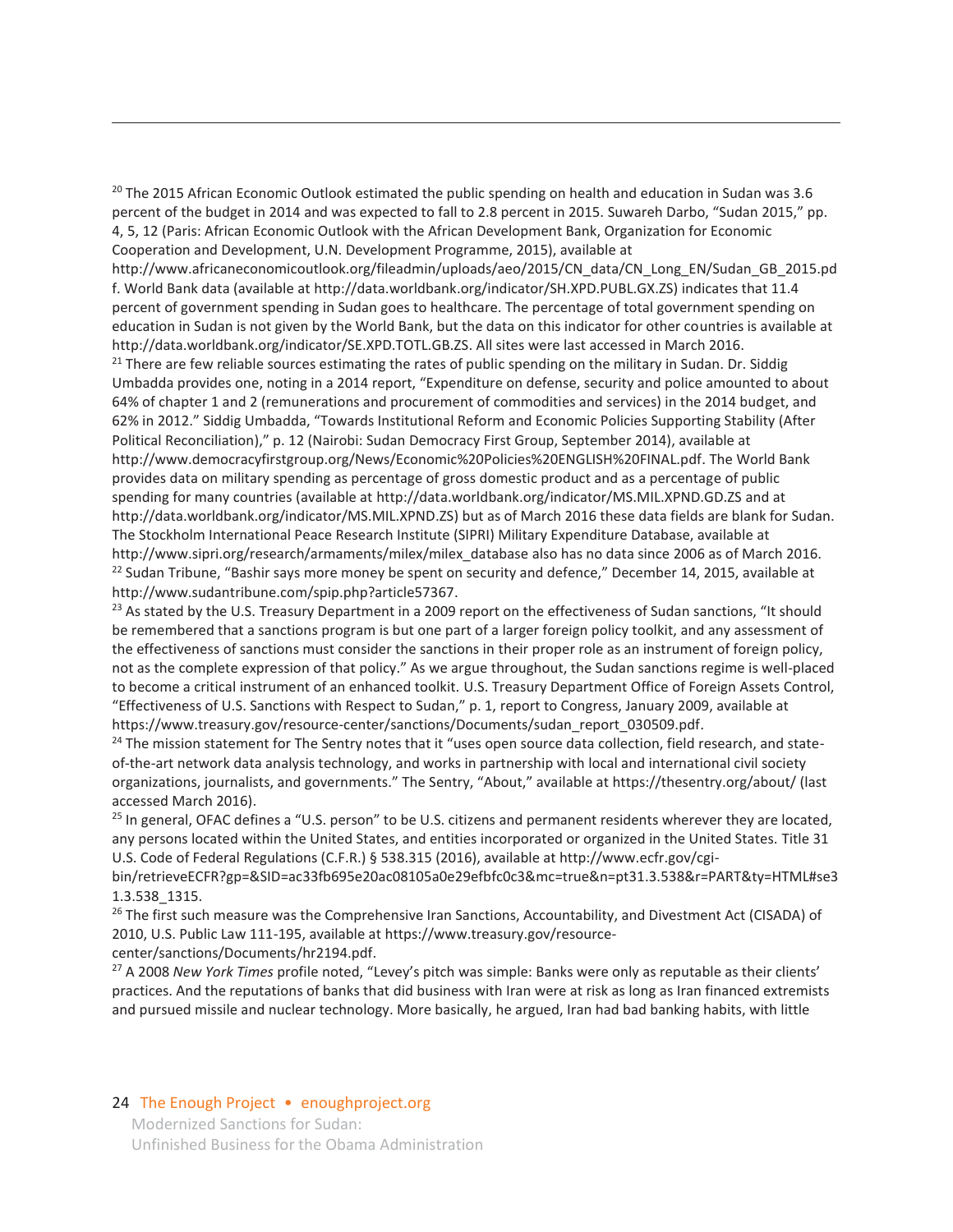oversight to prevent money laundering." Robin Wright, "Stuart Levey's War," *The New York Times Magazine*, MM 29, October 31, 2008, available at http://www.nytimes.com/2008/11/02/magazine/02IRAN-t.html? $r=1$ .<br><sup>28</sup> See, for example, Farmer's Commercial Bank, "Correspondents Network," available at

http://www.fcbsudan.com/%D8%A7%D9%84%D9%85%D8%B1%D8%A7%D8%B3%D9%84%D9%88%D9%86.html; Animal Resources Bank, "Correspondents," available at http://ar-bank.sd/ar/cores.html (last accessed March 2016); Industrial Development Bank, "Annual report 2013," p. 13, available at http://idb.sd/wpcontent/uploads/2014/07/English-web-.pdf.

<sup>29</sup> The timeframe of two to four months is narrow but reflects the limited window for the Obama administration.<br><sup>30</sup> Comprehensive Iran Sanctions, Accountability, and Divestment Act (CISADA) of 2010.<br><sup>31</sup> National Defens

 $\overline{a}$ 

https://www.treasury.gov/resource-center/sanctions/Programs/Documents/ndaa\_publaw.pdf.<br><sup>32</sup> For example, CISADA required the Administration to choose from the menu of measures set forth in Section 12 of the Iran Sanctions Act of 1996, U.S. Public Law 104-172, available at https://www.treasury.gov/resourcecenter/sanctions/Programs/Documents/isa\_1996.pdf.

<sup>33</sup> For example, the U.S. Treasury Department issued guidance to this effect in the CISADA context. See U.S. Treasury Department, "Treasury Sanctions Kunlun Bank in China and Elaf Bank in Iraq for Business with Designated Iranian Banks," Press release, July 31, 2012, available at https://www.treasury.gov/press-center/pressreleases/Pages/tg1661.aspx.

34 Akshaya Kumar, "Fool's Gold: The Case for Scrutinizing Sudan's Conflict Gold Trade" (Washington: The Enough Project, March 2015), available at http://www.enoughproject.org/reports/fools-gold-case-scrutinizing-sudansconflict-gold-trade; Omer Ismail and Akshaya Kumar, "Darfur's Gold Rush: State-Sponsored Atrocities 10 Years After the Genocide" (Washington: The Enough Project, May 2013), available at

http://www.enoughproject.org/reports/darfurs-gold-rush-state-sponsored-atrocities-10-years-after-genocide.<br><sup>35</sup> The Enough Project, "Russia Blocks Security Council Sanctions on Darfur Gold," Press release, February 10, 201 available at http://www.enoughproject.org/news/russia-blocks-security-council-sanctions-darfur-gold.<br><sup>36</sup> Ambassador Samantha Power, U.S. Permanent Representative to the United Nations "Explanation of Vote at the

Adoption of UN Security Council Resolution 2265 on Sudan Sanctions," U.S. Mission to the United Nations, February 10, 2016, available at http://usun.state.gov/remarks/7131.<br><sup>37</sup> U.S. President (Barack Obama), Executive Order 13722, "Blocking Property of the Government of North Korea

and the Workers' Party of Korea, and Prohibiting Certain Transactions With Respect to North Korea," March 15, 2016, available at https://www.treasury.gov/resource-

center/sanctions/Programs/Documents/nk\_eo\_20160316.pdf; U.S. Secretary of the Treasury, "Determination Pursuant to Subsection 2(a)(i) of the Executive Order of March 16, 2016, 'Blocking Property of the Government of North Korea and the Workers' Party of Korea, and

Prohibiting Certain Transactions With Respect to North Korea,'" March 16, 2016, available at

https://www.treasury.gov/resource-center/sanctions/Programs/Documents/nk\_determination\_20160316.pdf. 38 Although gold mining in Darfur and other conflict areas in Sudan is largely artisanal at present, the scale indicates the potential for future investment, and this measure would prevent that from occurring.<br><sup>39</sup> U.S. Treasury Department Office of Foreign Assets Control, "Directive 2 (as amended) Under Executive Order

13662," September 12, 2014, available at https://www.treasury.gov/resource-

center/sanctions/Programs/Documents/eo13662\_directive2.pdf.

40 Evan Weinberger, "Hedge Fund Arm's Investment Could Flout Sudan Sanctions," Law 360 blog, March 3, 2016, available at http://www.law360.com/articles/766253/hedge-fund-arm-s-investment-could-flout-sudan-sanctions. 41 OFAC is not the only relevant agency for sanctions enforcement, but it is the principal one. Agencies such as t Commerce Department have civil enforcement authority, and potential criminal activity may be referred to the

#### 25 The Enough Project • enoughproject.org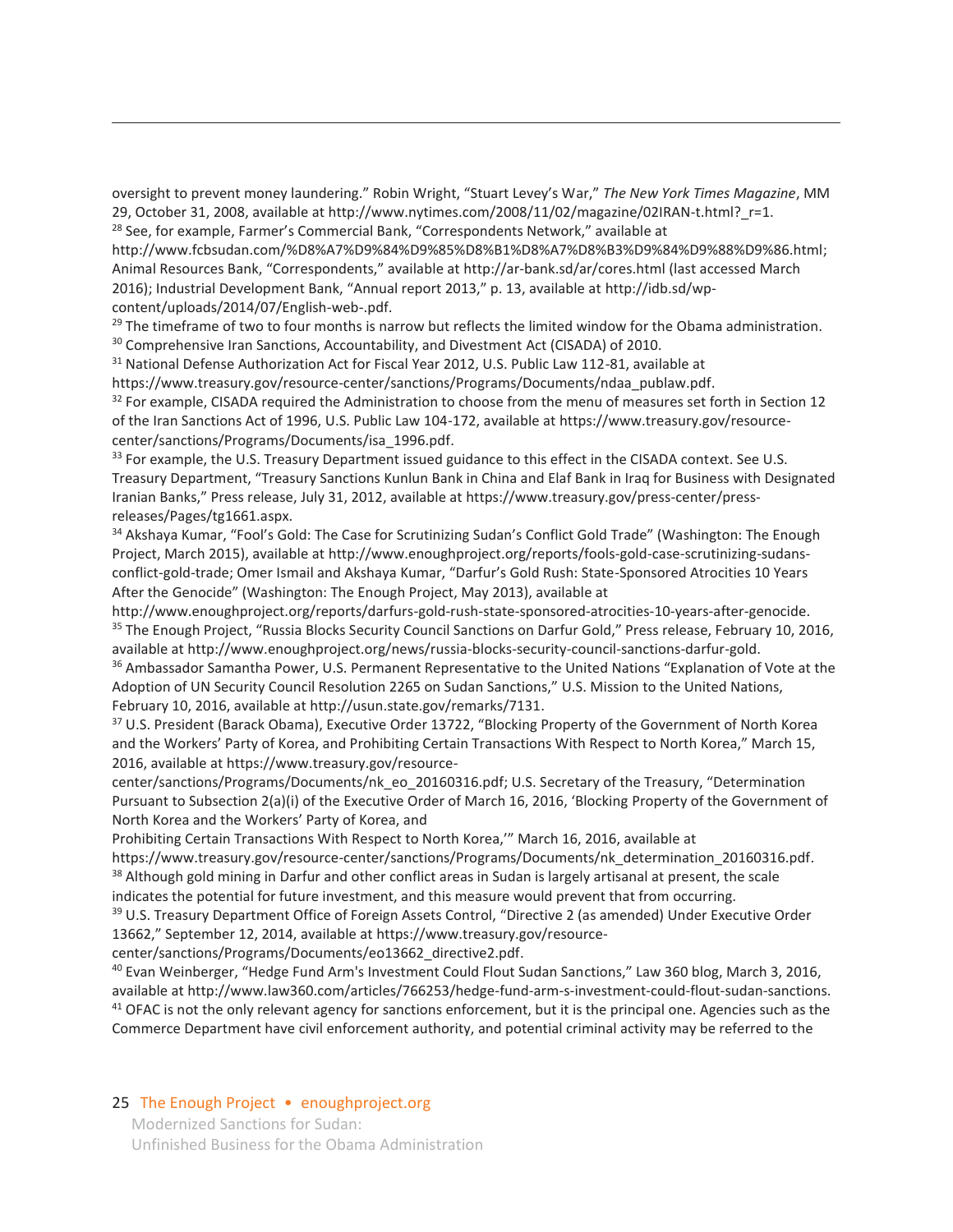Justice Department. The Commerce Department did recently act against EGYPTAIR for re-exports of two aircraft to Sudan Airways. U.S. Commerce Department Bureau of Industry and Security, "Order relating to EGYPTAIR Airlines Company," November 2015, available at http://efoia.bis.doc.gov/index.php/component/docman/doc\_view/1034 e2443?Itemid=.

42 U.S. Treasury Department Office of Foreign Assets Control, "Effectiveness of U.S. Sanctions with Respect to Sudan."

<sup>43</sup> U.S. Treasury Department Office of Foreign Assets Control, "Enforcement information for August 7, 2015," available at https://www.treasury.gov/resource-

center/sanctions/CivPen/Documents/20150807\_schlumberger.pdf.

 $\overline{a}$ 

44 U.S. Treasury Department Office of Foreign Assets Control, "Enforcement information for November 26, 2013," available at https://www.treasury.gov/resource-center/sanctions/CivPen/Documents/20131126\_weatherford.pdf. 45 U.S. Treasury Department Office of Foreign Assets Control, "Enforcement Information for August 6, 2015," available at https://www.treasury.gov/resource-enter/sanctions/CivPen/Documents/20150806\_navigators.pdf. 46 Provision of insurance and reinsurance services in support of sanctioned activity was the target of secondary sanctions in the Iran context. Iran Freedom and Counter-Proliferation Act of 2012, U.S. Public Law 112-239, available at https://www.treasury.gov/resource-center/sanctions/Programs/Documents/pl112\_239.pdf. Sanctions enforcement experts say that insurance is relatively easy to diversify away from the United States and Europe, but the reinsurance market—syndicated out to other groups—often include assets with a U.S. nexus. Personal communication with international lawyer specialized in economic sanctions enforcement, Washington, D.C., March 2016.

47 U.S. Treasury Department Office of Foreign Assets Control, "Enforcement Information for February 8, 2016," available at https://www.treasury.gov/resource-center/sanctions/CivPen/Documents/20160208\_barclays.pdf; Sentry Team, "OFAC: What Banks Don't Know Can (and Should) Hurt," Blog post, February 16, 2016, available at https://thesentry.org/2016/02/16/937/ofac-what-banks-dont-know-can-and-should-hurt/. In addition to the financial penalties themselves, the follow-on costs of an OFAC enforcement action are often far higher than the fines imposed. Entities must conduct internal audits or investigations, implement enhanced OFAC compliance programs, deal with litigation associated with any employee/contract terminations, and face reputational damage.<br><sup>48</sup> Financial Action Task Force (FATF), "Laundering the Proceeds of Corruption" (Paris: July 2011), availabl

http://www.fatf-gafi.org/publications/methodsandtrends/documents/launderingtheproceedsofcorruption.html.<br><sup>49</sup> Anti-corruption criteria exist for a number of sanctions programs, such as Venezuela and Zimbabwe. U.S. President (Barack Obama) Executive Order 13692, "Blocking Property and Suspending Entry of Certain Persons Contributing to the Situation in Venezuela," March 8, 2015, available at https://www.treasury.gov/resourcecenter/sanctions/Programs/Documents/venezuela\_eo.pdf; U.S. President (George W. Bush) Executive Order 13469, "Blocking Property of Additional Persons Undermining Democratic Processes or Institutions in Zimbabwe," July 25, 2008, available at https://www.treasury.gov/resource-center/sanctions/Documents/13469.pdf. If enacted, which the Enough Project strongly supports, the Global Magnitsky Human Rights Accountability Act, S. 284/H.R. 624, would also provide critically important authority as well as Congressional oversight and involvement for this type of sanctions measure. Text available at https://www.congress.gov/bill/114th-congress/senate-bill/284/text. 50 The Sentry, "Sudan" country brief.

 $51$  Financial Action Task Force (FATF) and the Asia/Pacific Group on Money Laundering (APG), "Money laundering / terrorist financing risks and vulnerabilities associated with gold" (Paris and Sydney: July 2015), available at http://www.fatf-gafi.org/media/fatf/documents/reports/ML-TF-risks-vulnerabilities-associated-with-gold.pdf. 52 Afua Hirsch, "WikiLeaks cables: Sudanese president 'stashed \$9bn in UK banks,'" *The Guardian*, December 17, 2010, available at http://www.theguardian.com/world/2010/dec/17/wikileaks-sudanese-president-cash-london; The Guardian, "US embassy cables: ICC prosecutor alleges Bashir secret fortune of \$9bn," cable dated March 24,

#### 26 The Enough Project • enoughproject.org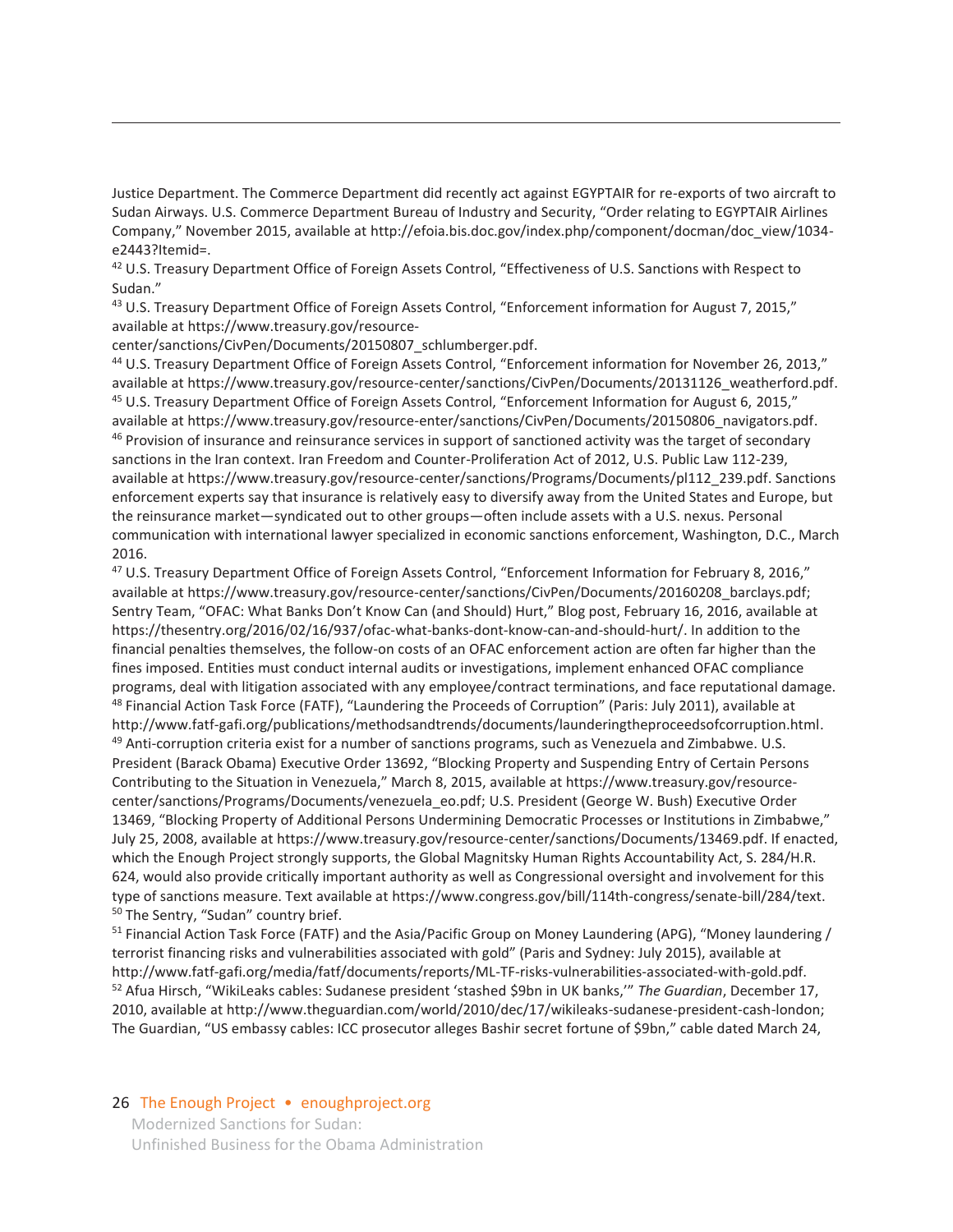2009, posted by *The Guardian* on December 17, 2010, available at http://www.theguardian.com/world/usembassy-cables-documents/198641.

53 Liat Shetret, Tracey Durner, Danielle Cotter and Patrick Tobin, "Tracking Progress: Anti-Money Laundering and Countering the Financing of Terrorism in East Africa and the Greater Horn of Africa," pp. 49-54 (Goshen, Indiana: Global Center on Cooperative Security, March 2015), available at http://www.globalcenter.org/wpcontent/uploads/2015/03/Tracking-Progress-low-res.pdf.

54 Financial Action Task Force (FATF), "Public statement," [regarding Iran, Democratic People's Republic of Korea (DPRK), Myanmar] October 23, 2015, available at http://www.fatf-gafi.org/publications/high-riskandnoncooperativejurisdictions/documents/public-statement-october-2015.html.

<sup>55</sup> See the following for an example of an advisory identifying possible money laundering risks in a specific jurisdiction with respect to North Korea: U.S. Treasury Department Financial Crimes Enforcement Network, "Update on the Continuing Illicit Finance Threat Emanating from North Korea," Advisory FIN-2013-A005, July 1, 2013, available at https://www.fincen.gov/statutes\_regs/guidance/html/FIN-2013-A005.html.

56 Title 31 U.S. Code of Federal Regulations (C.F.R.) § 538.521 (2016), available at http://www.ecfr.gov/cgi-bin/text-

idx?SID=f1eed67bd9de734fc5f5f8a64285475e&mc=true&node=se31.3.538\_1521&rgn=div8.<br><sup>57</sup> 31 C.F.R. § 538.523 (2016), available at http://www.ecfr.gov/cgi-bin/text-

idx?SID=f1eed67bd9de734fc5f5f8a64285475e&mc=true&node=se31.3.538\_1523&rgn=div8.<br><sup>58</sup> 31 C.F.R. § 538.533 (2016), available at http://www.ecfr.gov/cgi-bin/text-

idx?SID=f1eed67bd9de734fc5f5f8a64285475e&mc=true&node=se31.3.538\_1533&rgn=div8.<br><sup>59</sup> Proactive federal outreach with state financial authorities—which are arguably as powerful and fear-inducing if not more so—is particularly important to ensure that the practices at the state level are consistent with updated federal guidelines and do not lead to further de-risking of approved parties. Personal communication with international lawyer specialized in economic sanctions enforcement, Washington, D.C., March 2016.<br><sup>60</sup> Tracey Durner and Liat Shetret, "Understanding bank de-risking and its effects on financial inclusion" (Oxford:

Global Center on Cooperative Security and Oxfam, November 2015), available at

https://www.oxfam.org/sites/www.oxfam.org/files/file\_attachments/rr-bank-de-risking-181115-en\_0.pdf. <sup>61</sup> Ian McKendry, "Treasury to Banks: Derisking Is Your Problem to Solve," American Banker, November 13, 2015, available at http://www.americanbanker.com/news/law-regulation/treasury-to-banks-de-risking-is-your-problemto-solve-1077844-1.html.

 $62$  The non-enforcement approach has been attempted with Somalia, specifically with respect to provision of services that could benefit al-Shabaab. U.S. Treasury Department Office of Foreign Assets Control, "Frequently Asked Questions Regarding Private Relief Efforts in Somalia," August 4, 2011, available at

https://www.treasury.gov/resource-center/sanctions/Programs/Documents/somalia\_faq.pdf. This measure produced mixed results, at best, but could be developed further in this context, where the circumstances of possible violations would arguably be more clear.

 $63$  The Economist, "Poor correspondents: Big banks are cutting off customers and retreating from markets for fear of offending regulators," June 14, 2014, available at http://www.economist.com/news/finance-andeconomics/21604183-big-banks-are-cutting-customers-and-retreating-markets-fear.

64 Darbo, "Sudan 2015," pp. 4, 5, 12.

 $\overline{a}$ 

<sup>65</sup> Trade Sanctions Reform and Export Enhancement Act of 2000, Title IX of Public Law 106-387, available at https://www.treasury.gov/resource-center/sanctions/Documents/tsra.pdf.

<sup>66</sup> Iranian Transactions Regulations; Final Rule, 31 C.F.R. Part 560 (2012), available at

https://www.treasury.gov/resource-center/sanctions/Programs/Documents/fr77\_64664.pdf.

<sup>67</sup> Iranian Transactions and Sanctions Regulations; Final Rule, 31 C.F.R. Part 560 (2014), available at

https://www.treasury.gov/resource-center/sanctions/Programs/Documents/fr79\_18990.pdf.

#### 27 The Enough Project • enoughproject.org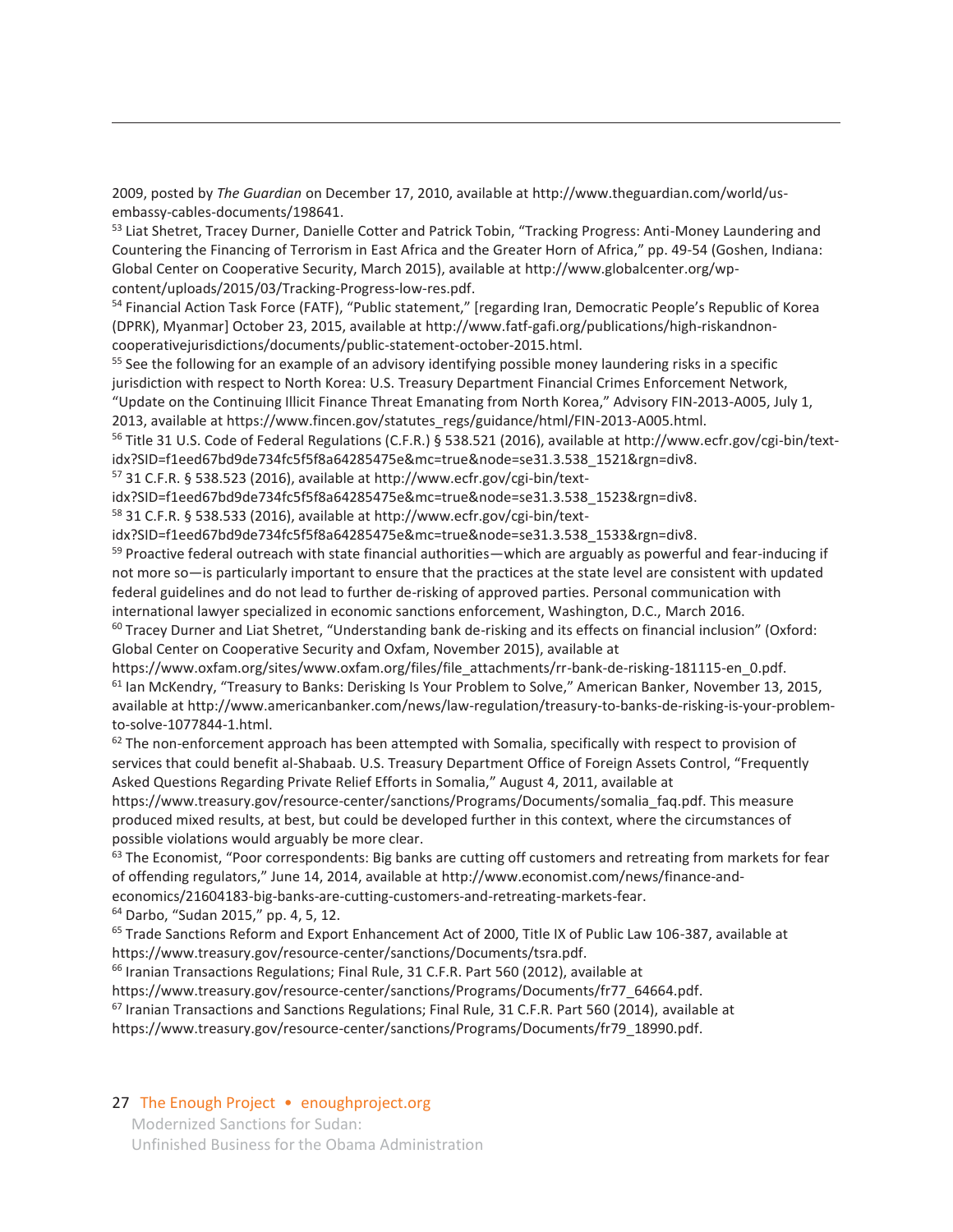$68$  In addition to a comprehensive regulatory review, this could also include entirely internal matters to OFAC, such as ensuring the clearance process for a licensing file is as expeditious as possible.<sup>69</sup> U.S. State Department Bureau of Democracy, Human Rights and Labor Office of Policy Planning and Public Diplomacy, "Responsible Investment Reporting Requirements," [for Burma] OMB NO. 1405-0209, http://www.humanrights.gov/wpcontent/uploads/2013/05/responsible-investment-reporting-requirements-final.pdf.

 $70$  Vicky Bowman, "New reports under the State Department's Burma reporting requirements underline the importance of thorough due diligence," Myanmar Centre for Responsible Business, July 3, 2015, available at http://www.myanmar-responsiblebusiness.org/news/importance-of-thorough-due-diligence.html.<br><sup>71</sup> General Electric Company, "Report on Responsible Investment in Myanmar," February 19, 2016, available at

http://photos.state.gov/libraries/burma/895/pdf/GE%20Public%20Report%20MM%20Feb-15-2016.pdf.<br><sup>72</sup> For background on the National Action Plan see U.S. State Department Bureau of Democracy, Human Rights and

Labor Office of Policy Planning and Public Diplomacy, "USG National Action Plan on Responsible Business Conduct: Frequently Asked Questions," February 12, 2015, available at http://www.humanrights.gov/dyn/2015/usgnational-action-plan-on-responsible-business-conduct/.<br><sup>73</sup> The reports by General Electric, Western Union, and Coca Cola all provide insight in to the important level of

detail that can be obtained. These reports are all available at http://burma.usembassy.gov/reportingrequirements.html.

74 31 C.F.R. § 538.533 (2016), available at http://www.ecfr.gov/cgi-bin/text-

 $\overline{a}$ 

idx?SID=f1eed67bd9de734fc5f5f8a64285475e&mc=true&node=se31.3.538\_1533&rgn=div8.<br><sup>75</sup> U.S. Treasury Department Office of Foreign Assets Control, "Sudanese Sanctions Regulations: 31 C.F.R. Part 538:

General License No. lA: Certain Academic and Professional Exchanges Authorized," August 7, 2014, available at https://www.treasury.gov/resource-center/sanctions/Programs/Documents/sudan\_gl1a.pdf.<br><sup>76</sup> 31 C.F.R. § 515.564 (2016), available at http://www.ecfr.gov/cgi-bin/text-

idx?SID=f1eed67bd9de734fc5f5f8a64285475e&mc=true&node=se31.3.515\_1564&rgn=div8; 31 C.F.R. § 560.554 (2016), available at http://www.ecfr.gov/cgi-bin/text-

idx?SID=f1eed67bd9de734fc5f5f8a64285475e&mc=true&node=se31.3.560\_1554&rgn=div8. 77 31 C.F.R. § 560.544 (2016), available at http://www.ecfr.gov/cgi-bin/text-

idx?SID=f1eed67bd9de734fc5f5f8a64285475e&mc=true&node=se31.3.560\_1544&rgn=div8.<br><sup>78</sup> 31 C.F.R. § 515.564 (2016), available at http://www.ecfr.gov/cgi-bin/text-

idx?SID=f1eed67bd9de734fc5f5f8a64285475e&mc=true&node=se31.3.515\_1564&rgn=div8.<br><sup>79</sup> 31 C.F.R. § 560.545 (2016), available at http://www.ecfr.gov/cgi-bin/text-

idx?SID=f1eed67bd9de734fc5f5f8a64285475e&mc=true&node=se31.3.560\_1545&rgn=div8. In the Iran context,

this provision allows for the issuance of specific licenses, but it could be expanded to a general license.<br><sup>80</sup> U.S. Treasury Department Office of Foreign Assets Control, "Iranian Transactions and Sanctions Regulations: 3 C.F.R. Part 560: General License F: Authorizing Certain Services in Support of Professional and

Amateur Sports Activities and Exchanges Involving the United States and Iran," September 10, 2013, available at https://www.treasury.gov/resource-center/sanctions/Programs/Documents/iran\_glf.pdf.

<sup>81</sup> Iran Threat Reduction and Syria Human Rights Act of 2012, U.S. Public Law 112-158, available at

https://www.treasury.gov/resource-center/sanctions/Documents/hr\_1905\_pl\_112\_158.pdf<br><sup>82</sup> U.S. Treasury Department Office of Foreign Assets Control, "Iranian Transactions and Sanctions Regulations (31 C.F.R. Part 560): Statement of Licensing Procedure on Support of Human Rights-, Humanitarian-, and Democracy Related activities with Respect to Iran," available at https://www.treasury.gov/resourcecenter/sanctions/Programs/Documents/statement\_of\_pol\_hr\_10222012.pdf.

#### 28 The Enough Project • enoughproject.org